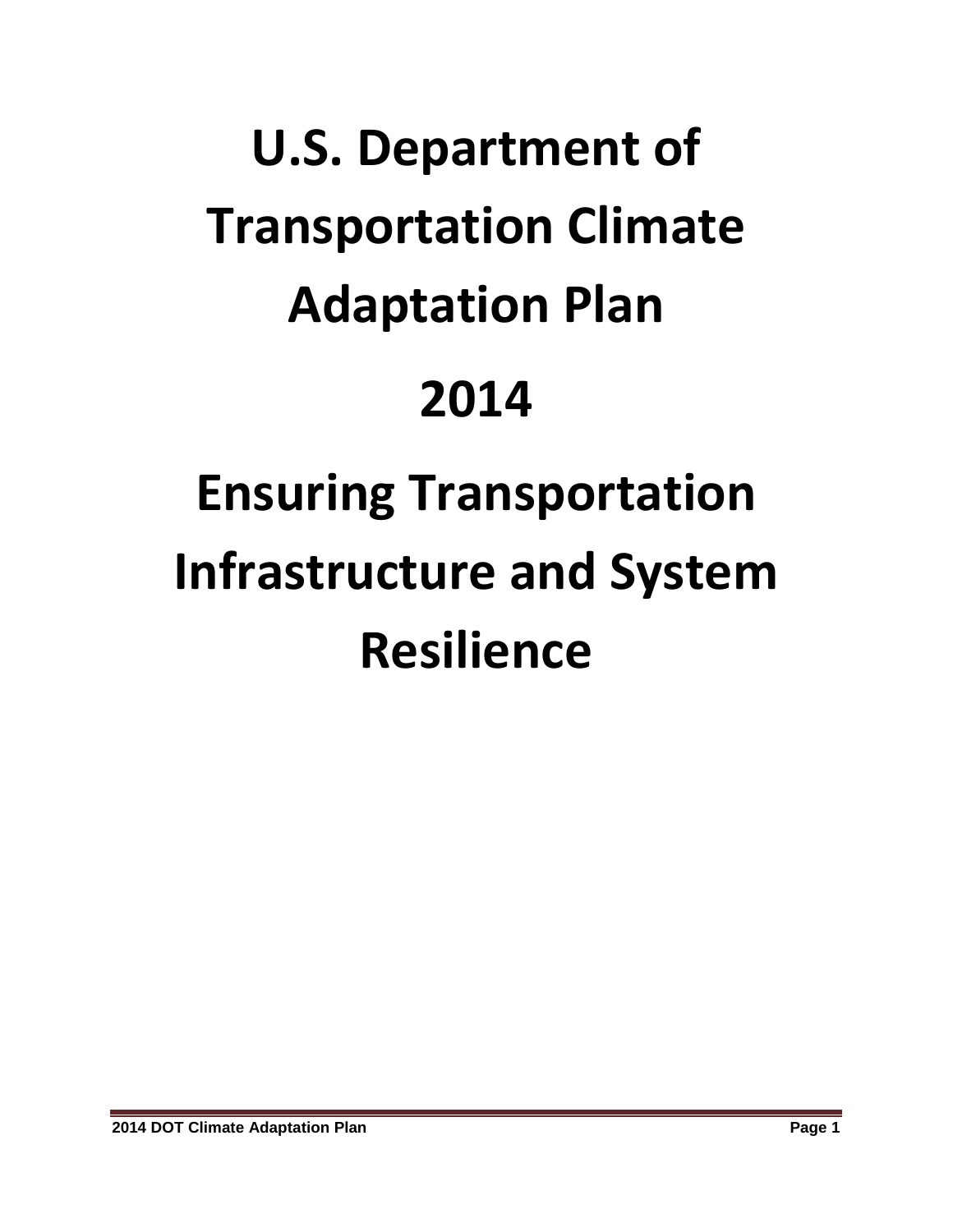(back page of cover page)

\_\_\_\_\_\_\_\_\_\_\_\_\_\_\_\_\_\_\_\_\_\_\_\_\_\_\_\_\_\_\_\_\_\_\_\_\_\_\_\_\_\_\_\_\_\_\_\_\_\_\_\_\_\_\_\_\_\_\_\_\_\_\_\_\_\_\_\_\_\_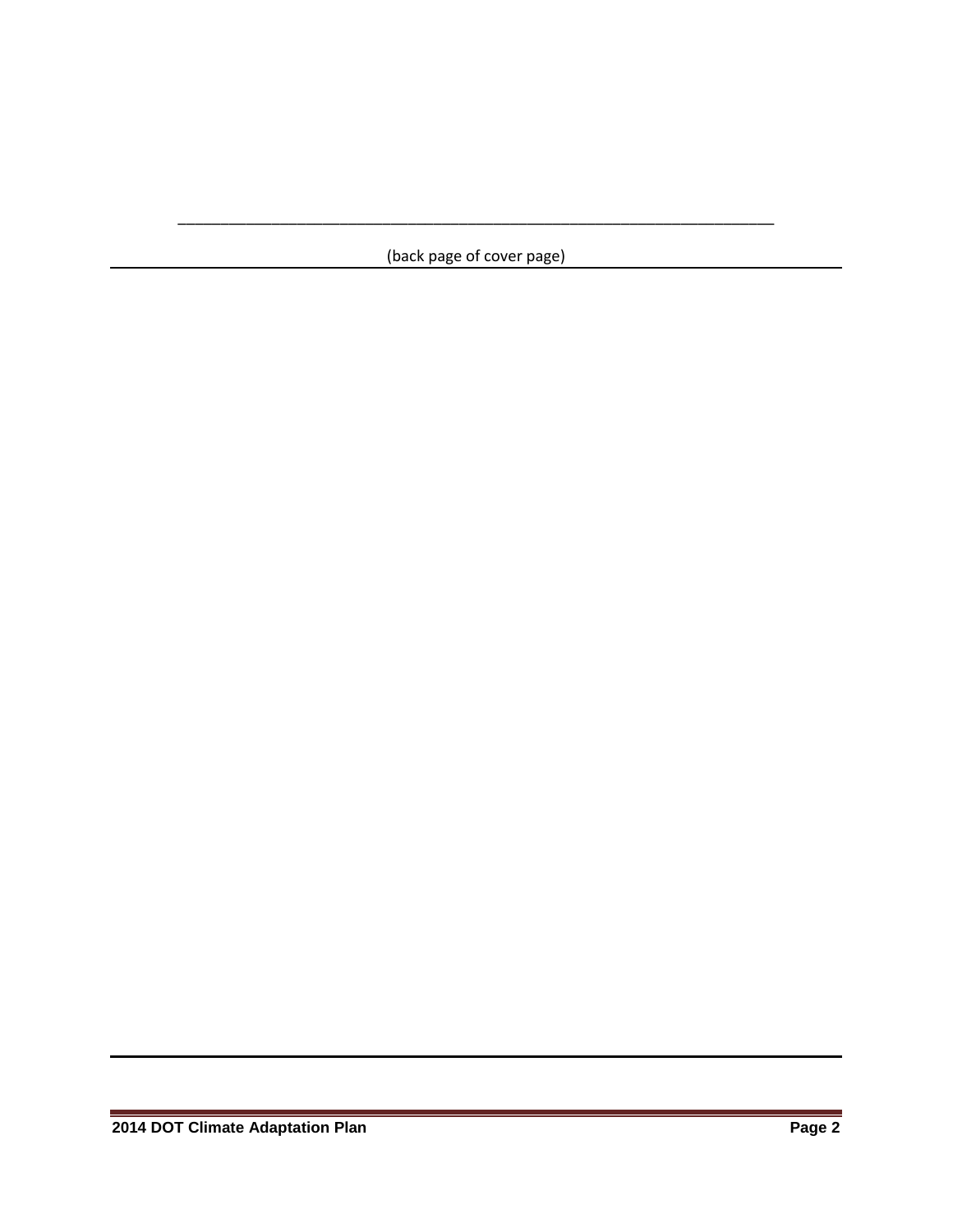# **Table of Contents**

| 2. Identification and Assessment of Climate Change Related Impacts on the Risk of the                                                                                                                                                                                                                                                                                             |  |
|-----------------------------------------------------------------------------------------------------------------------------------------------------------------------------------------------------------------------------------------------------------------------------------------------------------------------------------------------------------------------------------|--|
|                                                                                                                                                                                                                                                                                                                                                                                   |  |
|                                                                                                                                                                                                                                                                                                                                                                                   |  |
| 3. Description of Programs, Policies, and Plans the Agency has Already Put in Place, as well as<br>Additional Actions the Agency Will Take, to Manage Climate Risks in the Near Term and                                                                                                                                                                                          |  |
|                                                                                                                                                                                                                                                                                                                                                                                   |  |
|                                                                                                                                                                                                                                                                                                                                                                                   |  |
| 5. Description of how the Agency Will Consider the Need to Improve Climate Adaptation and<br>Resilience, Including the Costs and Benefits of Such Improvement, with Respect to Agency<br>Suppliers, Supply Chain, Real Property Investments, and Capital Equipment Purchases such<br>as Updating Agency Polices for Leasing, Building Upgrades, Relocation of Existing Facilities |  |
| 6. Highlights from DOT Modal Administrations' Accomplishments in FY 2012 and FY 2013 and                                                                                                                                                                                                                                                                                          |  |
|                                                                                                                                                                                                                                                                                                                                                                                   |  |
|                                                                                                                                                                                                                                                                                                                                                                                   |  |
|                                                                                                                                                                                                                                                                                                                                                                                   |  |
|                                                                                                                                                                                                                                                                                                                                                                                   |  |
|                                                                                                                                                                                                                                                                                                                                                                                   |  |
|                                                                                                                                                                                                                                                                                                                                                                                   |  |
|                                                                                                                                                                                                                                                                                                                                                                                   |  |
|                                                                                                                                                                                                                                                                                                                                                                                   |  |
|                                                                                                                                                                                                                                                                                                                                                                                   |  |
|                                                                                                                                                                                                                                                                                                                                                                                   |  |

\_\_\_\_\_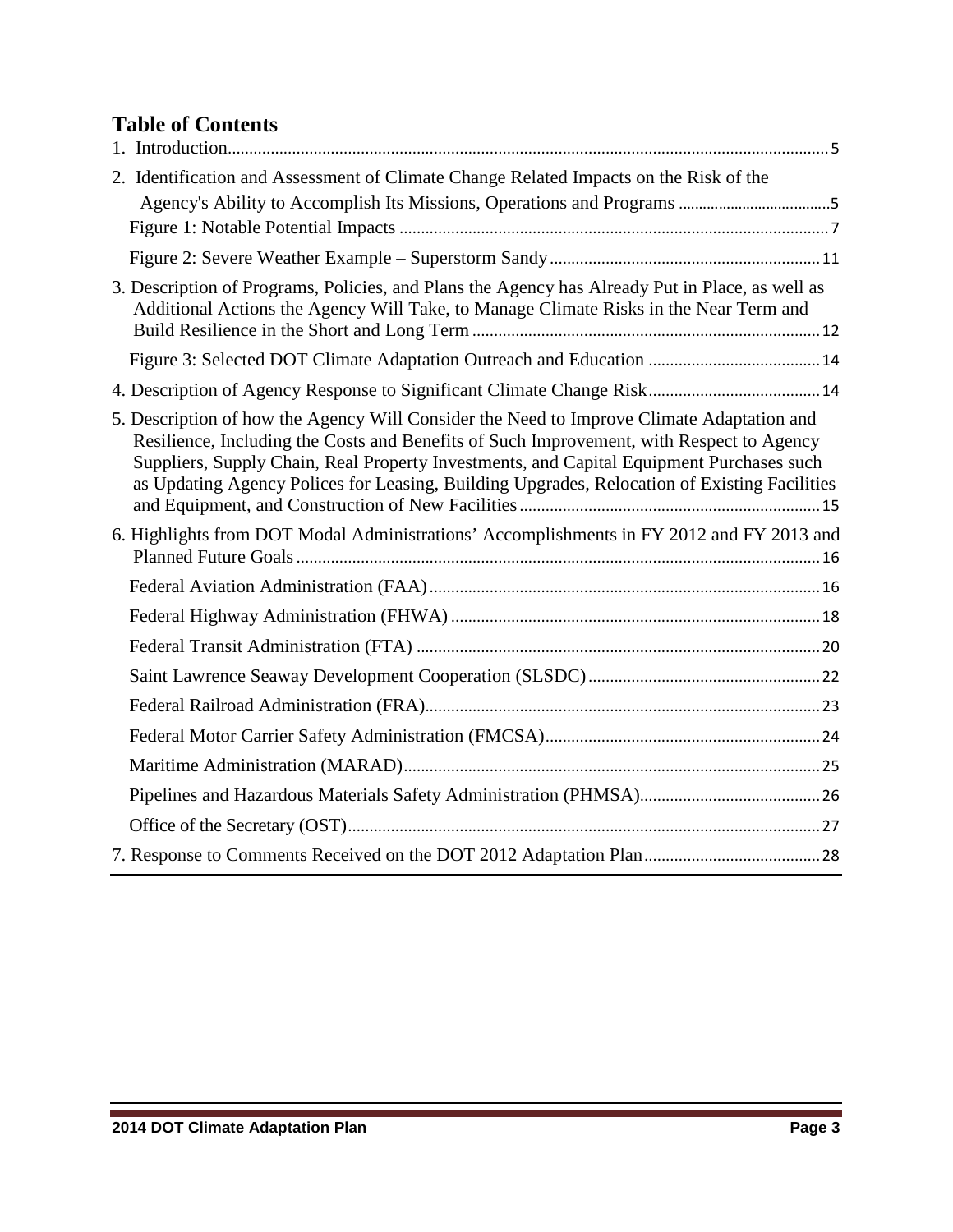(back page of Table of Contents)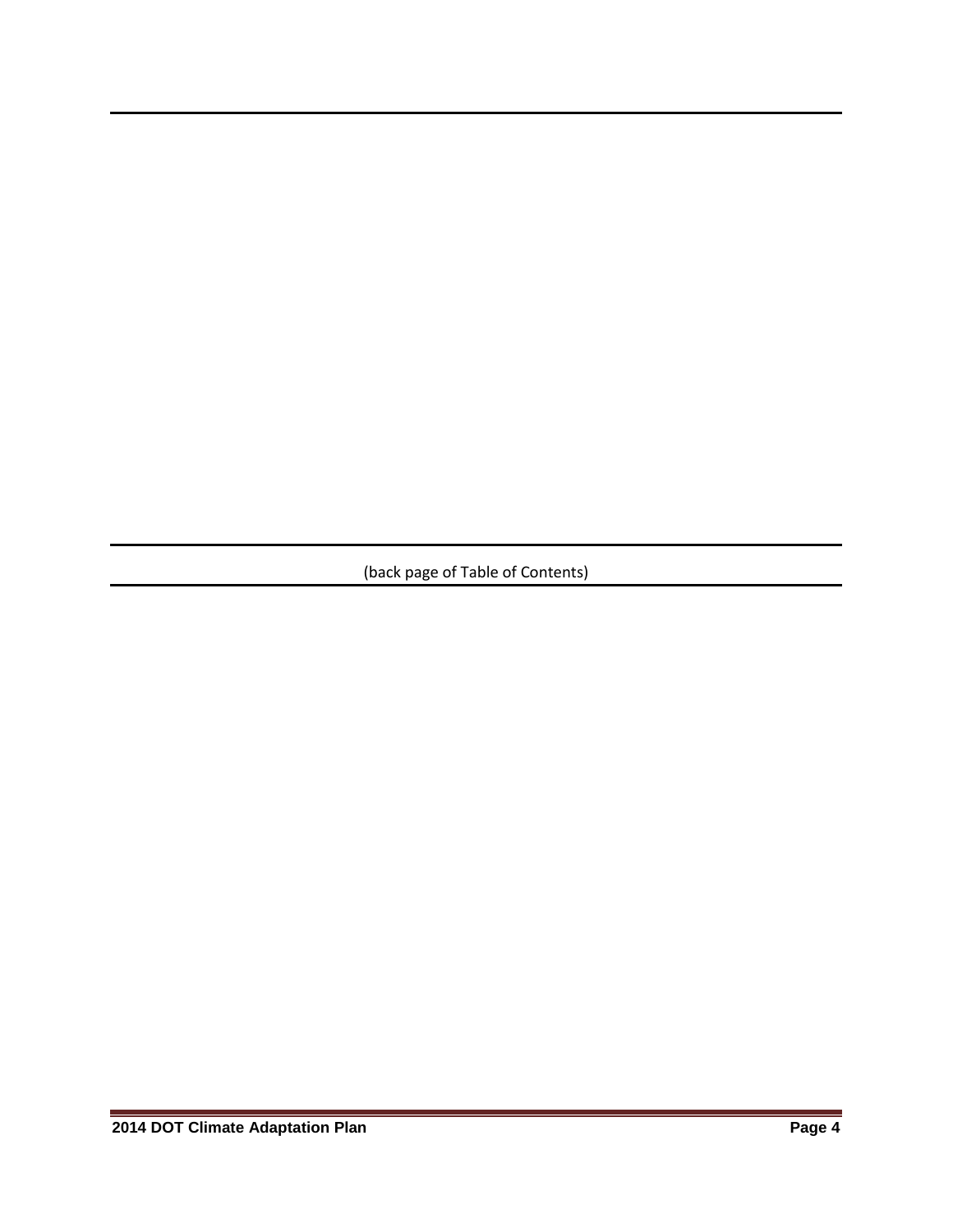# **1. Introduction**

Pursuant to Executive Orders No. 13514 and 13653, as well as Council on Environmental Quality (CEQ) Implementing Instructions, the U.S. Department of Transportation (DOT) is required to submit a Climate Adaptation Plan. DOT's work on climate adaptation began with the understanding that climate impacts will affect DOT's strategic goals of safety, state of good repair and environmental sustainability. This plan is an update from the 2012 DOT Climate Adaptation Plan, which includes the new requirements of E.O. 13653 and guidance from CEQ. It reflects FY2013 and FY2014 commitments as well as other DOT accomplishments.

This adaptation plan is organized into sections based on the guidance from CEQ and describes steps DOT will take to move towards fully integrating considerations of climate change adaptation and resiliency into DOT policies, programs, and operations. The Office of the Secretary and modal administrations are each playing a role in implementing this plan. The Office of Safety, Energy and Environment (OSEE), in the Office of the Secretary (OST), coordinates DOT's actions with support from the DOT's Climate Change Center, staffed from the Office of the Assistant Secretary for Research and Innovation, also located in OST. OSEE has participated in the Interagency Climate Change Adaptation Task Force, the related CEQ working group and the community of practice. DOT staff has presented work on regional impacts, pilots and best practices before Federal forums and with Federal agencies in order to share information and exchange best practices. OST's Office of the Assistant Secretary of Administration manages DOT's facilities and assets across the country.

The DOT administrations listed below have committed to fulfilling specific actions related to DOT's high-level priority actions. Most DOT administrations report progress on adaption actions along with other regulatory and sustainability actions to the Deputy Secretary at regularly scheduled meetings.

- Federal Aviation Administration (FAA)
- Federal Highway Administration (FHWA)
- Federal Transit Administration (FTA)
- Federal Railroad Administration (FRA)
- Federal Motor Carrier Safety Administration (FMCSA)
- Maritime Administration (MARAD)
- Pipeline and Hazardous Materials Safety Administration (PHMSA)
- Saint Lawrence Seaway Development Corporation (SLSDC)

# **2. Identification and Assessment of Climate Change Related Impacts on the Risk of the Agency's Ability to Accomplish Its Missions, Operations and Programs**

DOT's mission is to serve the United States by ensuring a fast, safe, efficient, accessible and convenient transportation system that meets our vital national interests and enhances the quality of life of the American people, today and into the future. The Department and its modal agencies oversee the safe operation of the United States transportation system including more than 3.9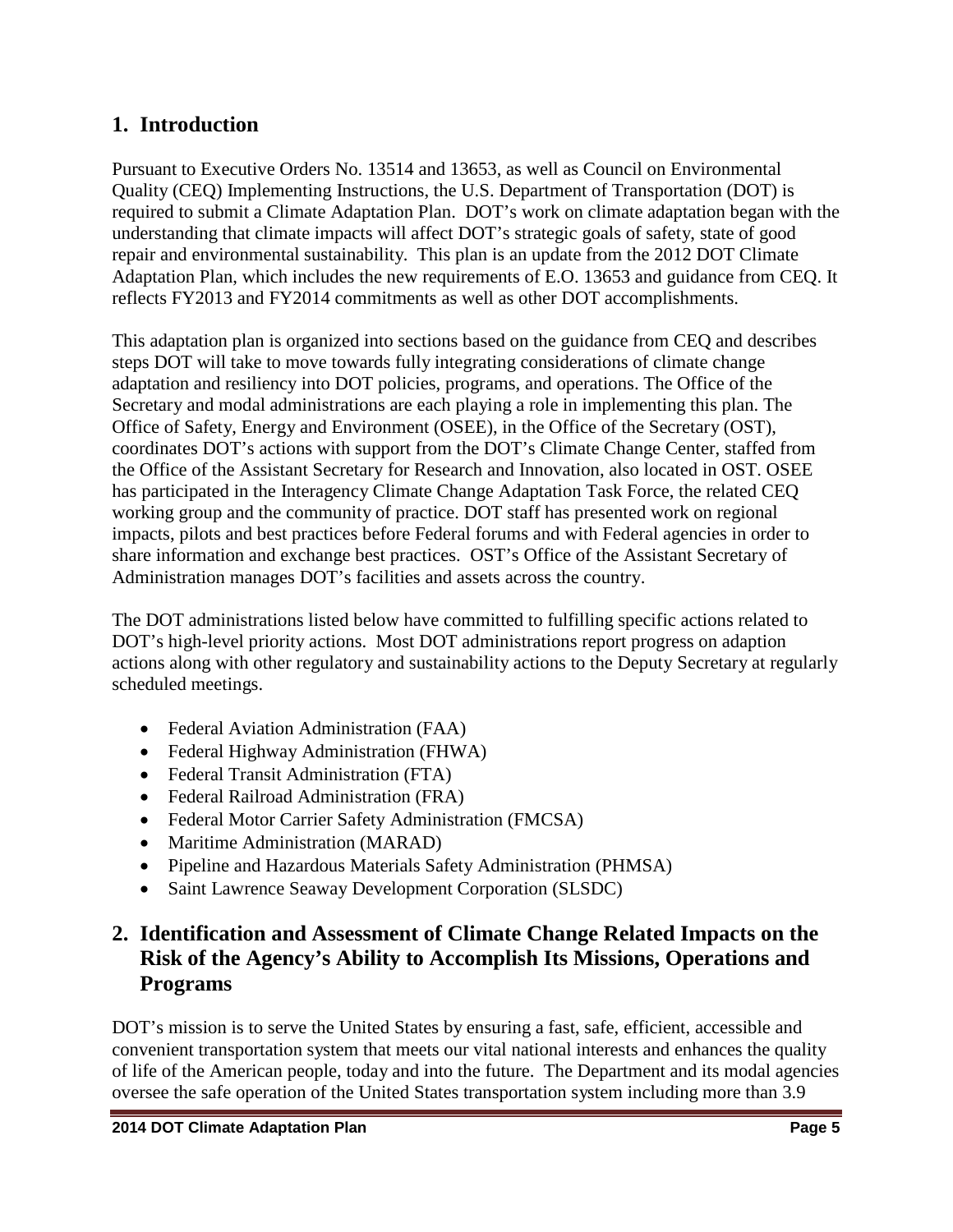million miles of public roads, 120,000 miles of major railroads, 25,000 miles of commercially navigable waterways, 5,000 public-use airports, 500 major urban public transit operators and more than 300 coastal, Great Lakes, and inland waterways ports.<sup>[1](#page-5-0)</sup>

Scientists have concluded that some level of climate change is already occurring. Weather patterns are changing, and these changes are expected to continue or accelerate in the future.<sup>[2](#page-5-1)</sup> The Third National Climate Assessment concludes that higher temperatures, increased atmospheric water vapor, rising sea levels, and the frequency of extreme weather events over the past 50 years have resulted from increased levels of greenhouse gases emitted from human activity.<sup>[3](#page-5-2)</sup> Past weather and climate patterns appear to be much less reliable indicators of future weather and climate than in recent decades, which makes greater flexibility in planning and decision-making processes ever more important.

Transportation is and will continue to be affected by climate change (See Figure 1: Notable Potential Impacts). While mitigating transportation contributions to greenhouse gas emissions and adapting to climate impacts on the transportation system are equally important for the transportation sector to address, and the Department is engaged in a wide variety of activities meeting each goal, this plan addresses adaptation work only.

<span id="page-5-0"></span> $1$  Source: [http://nationalmap.gov/small\\_scale/.](http://nationalmap.gov/small_scale/)

<span id="page-5-2"></span><span id="page-5-1"></span><sup>&</sup>lt;sup>2</sup> Intergovernmental Panel on Climate Change. "Climate Change 2013: The Physical Science Basis: Contribution of Working Group I to the Fifth Assessment Report of the Intergovernmental Panel on Climate Change." 2013. <http://www.climatechange2013.org/report/full-report/> and U.S. Global Change Research Program. "Climate Change Impacts in the United States: U.S. National Climate Assessment." 2014. http://nca2014.globalchange.gov/report. <sup>3</sup> Walsh, J., D. Wuebbles, K. Hayhoe, J. Kossin, K. Kunkel, G. Stephens, P. Thorne, R. Vose, M. Wehner, J. Willis, D. Anderson, S. Doney, R. Feely, P. Hennon, V. Kharin, T. Knutson, F. Landerer, T. Lenton, J. Kennedy, and R. Somerville, 2014: Ch. 2: Our Changing Climate. Climate Change Impacts in the United States: The Third National Climate Assessment, J. M. Melillo, Terese (T.C.) Richmond, and G. W. Yohe, Eds., U.S. Global Change Research Program, 19-67.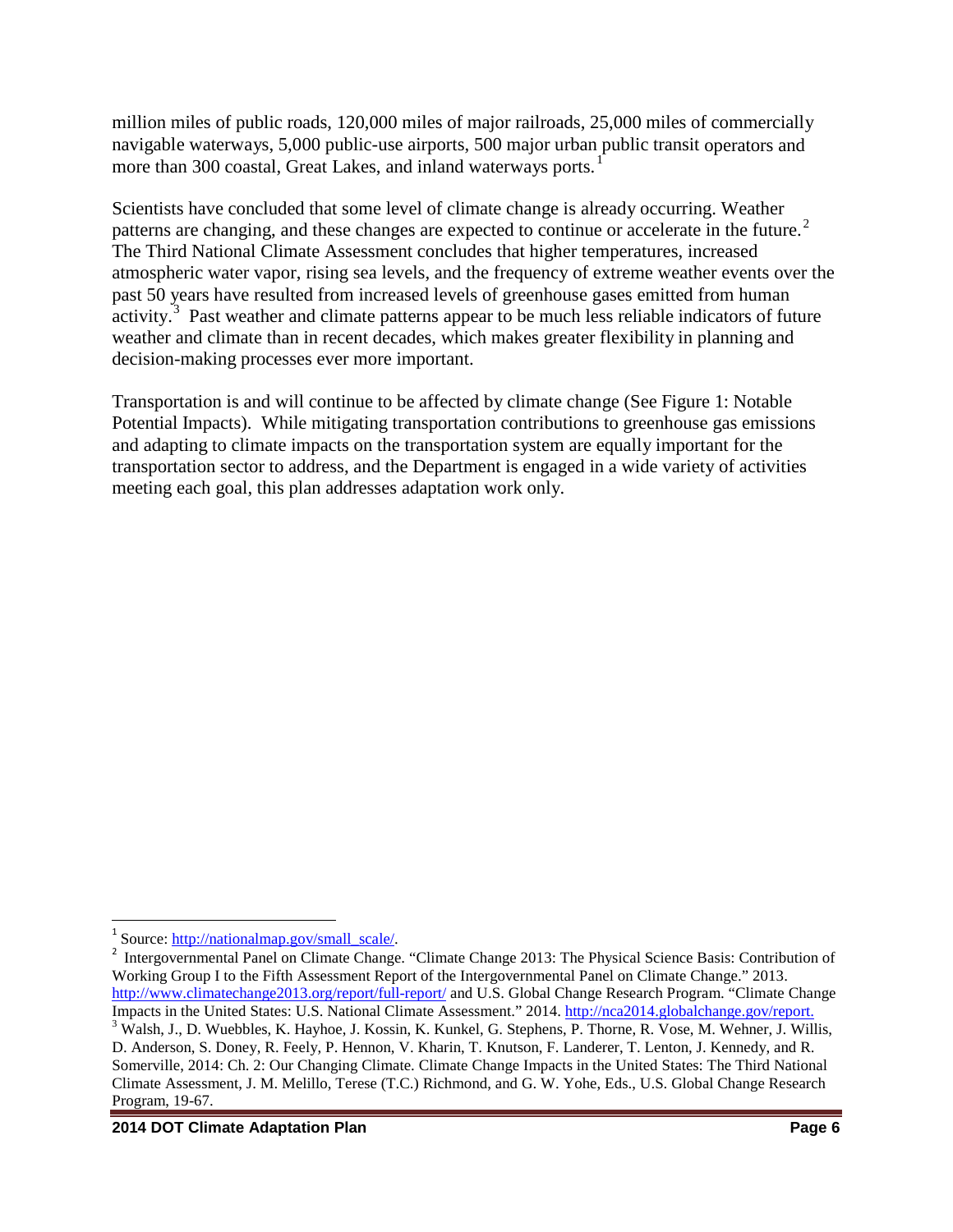# **Figure 1: Notable Potential Impacts**

#### **Notable Potential Impacts**

- More frequent/severe flooding of underground tunnels and low-lying infrastructure, requiring drainage and pumping, due to more intense precipitation, sea level rise, and storm surge.
- Increased numbers and magnitude of storm surges and/or relative sea level rise potentially shorten infrastructure life.
- Increased thermal expansion of paved surfaces, potentially causing degradation and reduced service life, due to higher temperatures and increased duration of heat waves.
- Higher maintenance/construction costs for roads and bridges, due to increased temperatures, or exposure to storm surge.
- Asphalt degradation and shorter replacement cycles; leading to limited access, congestion, and higher costs, due to higher temperatures.
- Culvert and drainage infrastructure damage, due to changes in precipitation intensity, or snow melt timing.
- Decreased driver/operator performance and decision-making skills, due to driver fatigue as a result of adverse weather.
- Increased risk of vehicle crashes in severe weather.
- System downtime, derailments, and slower travel times, due to rail buckling during extremely hot days.
- Reduced aircraft performance leading to limited range capabilities and reduced payloads.
- Air traffic disruptions, due to severe weather and precipitation events that impact arrival and departure rates.
- Reduced shipping access to docks and shore equipment and navigational aid damage.
- Restricted access to local economies and public transportation.

DOT recognizes that climate variability and change pose threats to U.S. transportation systems. The range of impacts from these threats may include roadway deterioration, flooding, limited waterway access, and weakened structures. Severe conditions may reduce the life of capital assets and increase operational disruptions. Some consequences may require changes in the design, construction, and maintenance of infrastructure. For example, incorporation of certain materials and building techniques will enable infrastructure to better withstand extreme conditions.

DOT's modal administrations are taking steps to address the impacts of climate change on their respective missions, which, in turn, address many of DOT's overarching vulnerabilities. These steps vary among modes, but collectively substantial effort is focused on adapting to climate variability and change implications.

In response to E.O. 13514, E.O. 13653, and CEQ Implementing Instructions, DOT identified three high-level priority actions for implementation in both Fiscal Years 2014 and 2015. Each of these actions will support DOT's mission and improve the transportation sector's ability to assess and build resilience to risks posed by climate variability and change. DOT modal administrations have committed to implementing the following priority actions: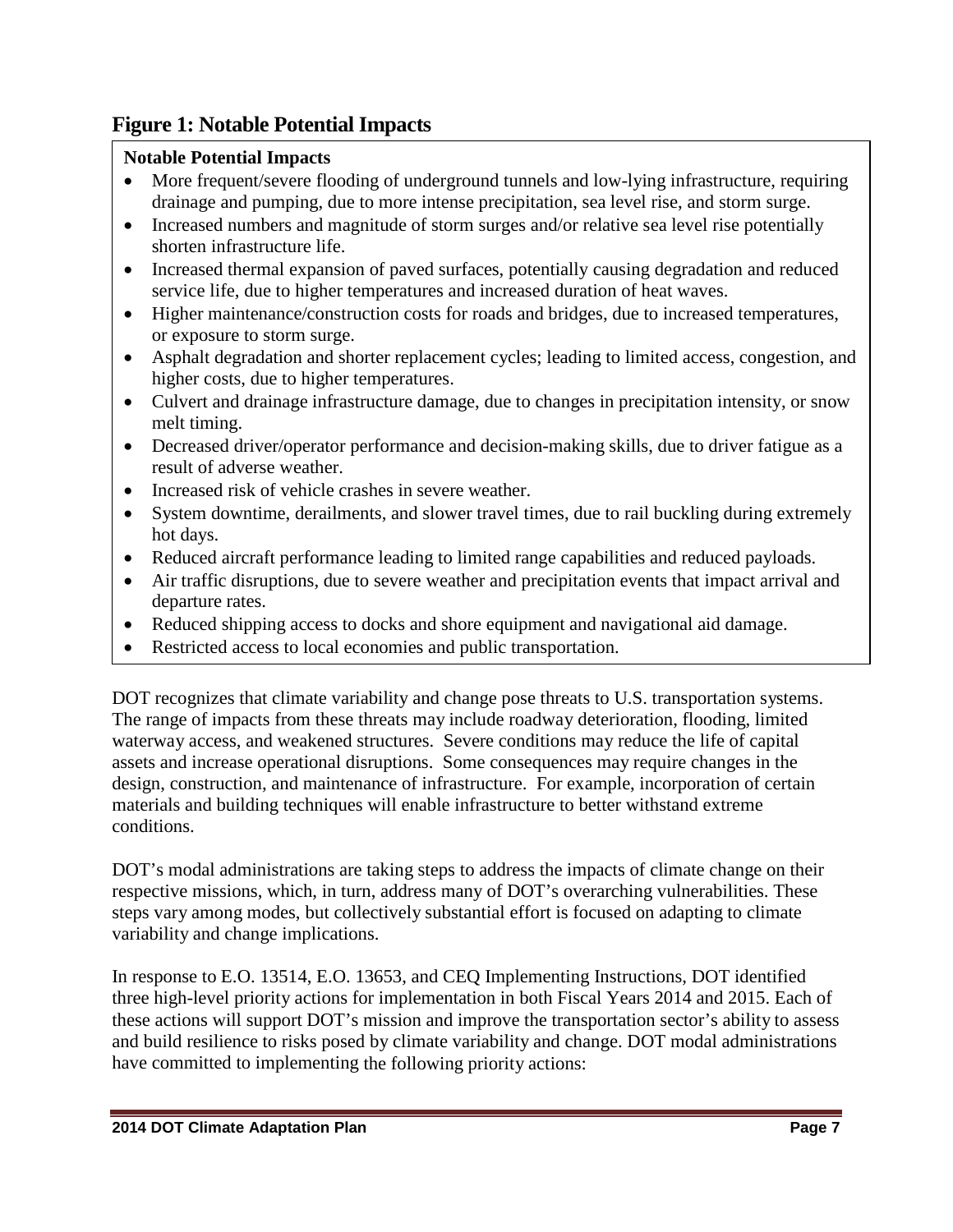- **Planning.** DOT will take actions to ensure that Federal transportation investment decisions address potential climate impacts in statewide and metropolitan transportation planning and project development processes as appropriate in order to protect federal investments. Through such actions, transportation systems will gradually become better prepared for future climate shifts.
- **Asset Management**. DOT will work to incorporate climate variability and change impact considerations in asset management. For example, modal administrations will work with grantees to assure that potential impacts are incorporated into existing grantee asset management systems and their own buildings and operations. Agencies will assess the policy, guidance, practices, and performance measures of its asset management programs to incorporate such considerations.
- **Tools**. DOT will provide tools, case studies, best practices, outreach, and performance measures for incorporating climate considerations into transportation decision-making.

DOT identified three general vulnerabilities to climate change, which its climate change adaptation and resilience actions will address. Addressing these general vulnerabilities will foster a resilient transportation system.

- 1. **Existing Infrastructure Resilience**: Existing transportation infrastructure is owned and operated by various public agencies and private firms, and covers an enormous range of ages, service life and levels of sophistication. Existing infrastructure has been built to many different design standards, and its current and future environmental risk is similarly varied. As environmental risks change, the probability of unexpected failures may increase. Further, as existing infrastructure approaches the end of its service life, decisions about replacement or abandonment should, but may not currently, take into account changing future risks.
- 2. **New Infrastructure Resilience**: Similarly, newly constructed infrastructure should be designed and built in recognition of the best current understanding of future environmental risks. In order for this to happen, understanding of projected climate changes would need to be incorporated into infrastructure planning and design processes, across the many public and private builders and operators of transportation infrastructure.
- 3. **System Resilience**: Transportation systems are more than just the sum of their individual parts. Some elements are of particular importance because of their vital economic role, absence of alternatives, heavy use, or critical function. The National Airspace System, for example, plays a vital economic role, while hurricane evacuation routes perform a critical function. Transportation systems are potentially vulnerable to the loss of key elements. Therefore, selectively adding redundant infrastructure may be a more efficient strategy than hardening many individual facilities on the existing system. System resilience is best viewed across transportation modes and multiple system owners. While some key elements are obvious, other dependencies may be less well recognized. For example, some airports rely on petroleum pipelines, which may depend, in turn, on electric power for pumping. Transportation systems are also interdependent when passengers or freight carriers rely on multiple transportation modes to reach their destination.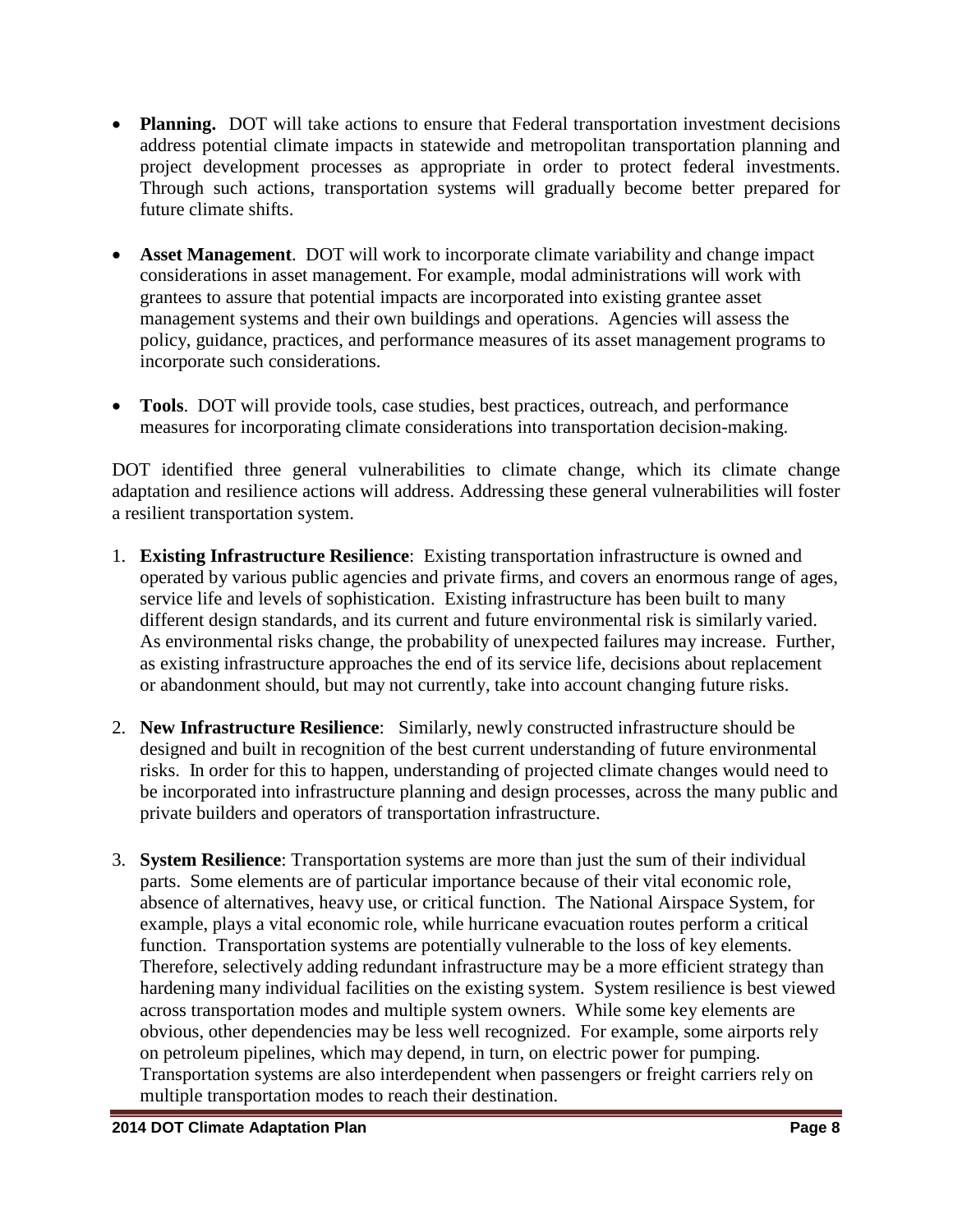In addition to providing transportation services to the public, transportation systems have a special role in emergencies by providing for the emergency evacuation of populations and limited access for essential services under extreme conditions. Vulnerabilities to emergency operation can place lives at risk.

The vulnerabilities described above may disrupt transportation operations and damage transportation assets. The greater the extent of the vulnerability, the greater the risk is for transportation systems and infrastructure. Transportation vulnerabilities to climate impacts must be evaluated alongside other risks to ensure better management of assets and, ultimately, ensure the long-term viability of American transportation systems.

DOT initially began adaptation efforts by identifying transportation related vulnerabilities to the potential impacts of climate variability, change and severe weather events. Understanding the range of potential impacts is essential for DOT to develop adaptation actions and options.

#### *Higher Temperatures*

Fluctuating temperatures or longer periods of high temperature are expected to place additional stress on transportation infrastructure. For example, transit, highway, airport and other transportation systems across the country will face steadily increasing numbers of days in excess of 90 degrees Fahrenheit and less predictable weather patterns. Some transportation systems may also face more intense storms and changes in precipitation, though projections of precipitation are less clear than those of temperature. Some of the impacts may require changes in the design, construction, or maintenance of infrastructure such as incorporating materials and building techniques that allow infrastructure to better withstand temperature extremes.

More extreme conditions also may reduce the life of capital assets and increase operational disruptions. Higher temperatures can break down asphalt, buckle rail track or increase the demand for air conditioning, potentially overloading the power grid. Any of these impacts can cause system downtime and/or derailments.

On the other hand, some climate change effects may positively affect transportation goals, as higher average temperatures in certain regions could reduce safety and maintenance concerns associated with snow and ice accumulation. Climate change may also cause modal shifts. For example, roads and bridges that are not accessible due to more frequent flooding may cause shippers to move goods by vessel.

Warmer temperatures are expected to affect the volume and rates of water flow in rivers, lakes, reservoirs and marshes, ultimately affecting water depth and the cargo carrying capacity of marine vessels. Increasing temperatures may create greater demands from hydroelectric systems that depend on the water system of the Saint Lawrence Seaway, which may reduce the water available for commercial shipping.

Higher water temperatures may allow invasive species to take hold in more areas of navigable water, causing infrastructure demands that would not otherwise occur. Likewise, the migration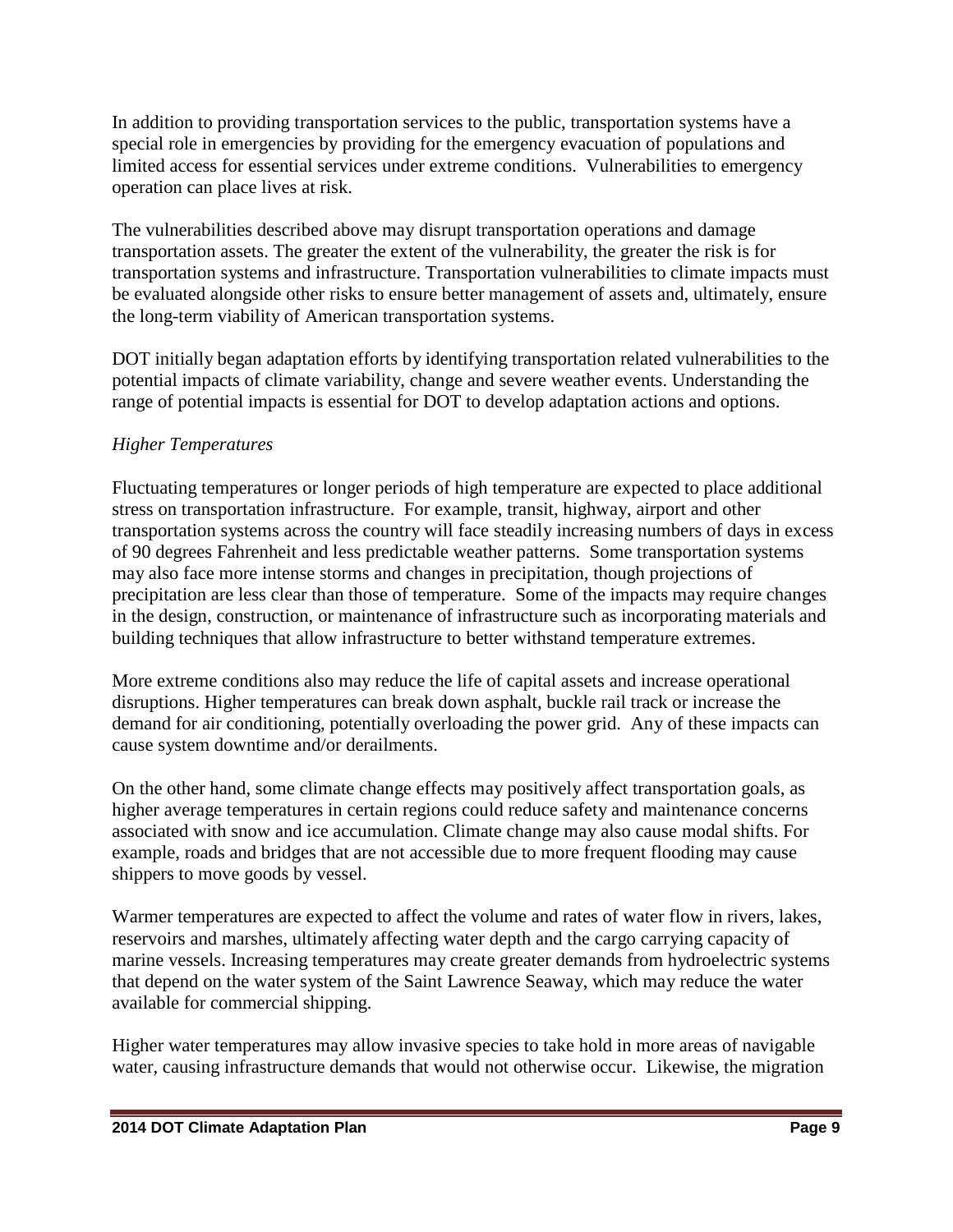of endangered species into navigable waterways due to sea temperature rise is also a possibility, causing additional costs to navigation.

#### *Severe Weather and Precipitation*

Severe weather and precipitation already heavily affect transportation infrastructure, and potential changes in precipitation could increase future impacts. For example, four of the seven largest US public transit systems are located in the country's northeast, where climate models project the largest increase in rain intensity in coming decades. One day in August 2007, the New York City subway system was shut down by flooding caused by heavy rains during the morning rush hour, affecting 2 million commuters. Severe weather events also often impair or disable critical power lines and systems.

Severe precipitation that increases the flooding of roadways, tunnels and evacuation routes can reduce the service life of highway infrastructure. It can also increase the number of road washouts, landslides, and mudslides that damage roadways and overload drainage systems, causing traffic backups and street flooding. Ultimately, severe precipitation and wind speeds can damage bridges, signs, overhead cables and other tall structures. Storm surge can damage and destroy coastal roadways, bridges and airport facilities.

National airspace system efficiency and aviation system infrastructure can be adversely affected by severe weather and precipitation. Severe weather can cause delays in operations, impacting air traffic flow and reducing runway arrival and departure rates. More severe events may also increase airfield flooding and erosion, potentially requiring adjustments to infrastructure, drainage and erosion control measures.

Severe weather may affect road safety by heightening the risk of commercial motor vehicle or passenger vehicle crashes (see Figure 2: Severe Weather Example—Superstorm Sandy). Adverse weather conditions may increase weather-related delays and traffic disruptions. Traveling in severe weather can also contribute to operator fatigue which may affect driver/operator performance and decision-making skills.

Precipitation type will also dictate the extent of severity. Frozen precipitation events, especially in the form of ice, exacerbate the severity, impeding freight shipments and transportation system operations. Such events also result in significantly higher maintenance costs on the part of the modal agencies, often exceeding budgets.

<span id="page-9-0"></span>(Note: Climate effects, and resulting impacts, will vary across the country; impacts in some areas may be positive, such as reduced pavement damage in areas experiencing reduced frequency of freeze-thaw cycles, for example.)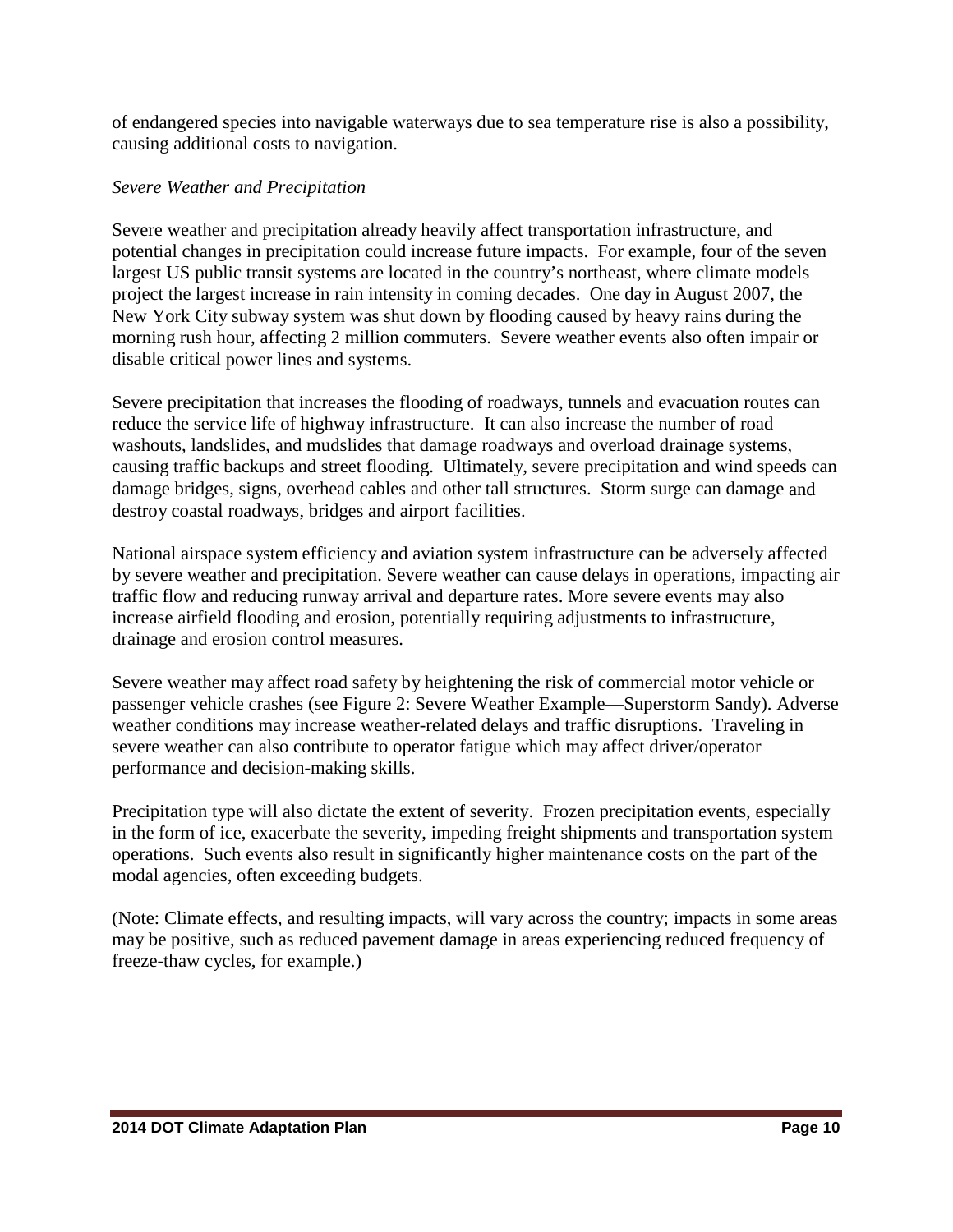# **Figure 2: Severe Weather Example – Superstorm Sandy**

#### **Severe Weather Example - Superstorm Sandy**

Superstorm Sandy illustrates where current vulnerabilities exist in our transportation system, and the potential for future impacts of climate change. Damage from future sea level rise, more severe weather events, and increased temperatures have the potential to magnify existing vulnerabilities and create new vulnerable areas. It is therefore critical for the DOT to plan for climate change adaptation to reduce future damage. A DOT-funded vulnerability assessment for transportation systems in New Jersey, completed in 2011, was predictive of many of the areas actually flooded by Hurricane Irene and Superstorm Sandy.<sup>[4](#page-10-0)</sup> Similarly, the transportation sections of the City of New York's adaptation plan, completed in 2010, anticipated much of the flooding and damage that actually occurred, particularly the disastrous consequences of flooding highway and subway tunnels into Manhattan.<sup>[5](#page-10-1)</sup> The New Jersey vulnerability assessment showed storm surge and flooding for hundred year events, given anticipated climate induced sea level rise in 2050 and 2100. Actual storm surge from Superstorm Sandy in New York Harbor was larger than any anticipated event in the study. Two USDOT agencies, the Federal Highway Administration and the Federal Aviation Administration, are each conducting follow-up Superstorm Sandy Case Studies of the New York/New Jersey area to identify lessons learned and to improve future planning.

#### *Sea level rise*

Sea level rise presents challenges to the transportation system and infrastructure. Local sea level rise varies across the US coastline due to variations in vertical land movement, wind patterns and currents. Rising sea level can present flooding risks to underground infrastructure such as subway and road tunnels allowing water to enter through portals and ventilation shafts during storm events and extreme high tides. Where sea level rises, coastlines will change and infrastructure that was not previously at risk to storm surge and wave damage may be exposed.

Rising sea level can affect transit agencies on the US coasts. These systems may experience more downtime due to flooding, requiring system users to be rerouted and possibly making obsolete earlier transportation investments in low-lying coastal areas. Some US airports located in coastal areas could be vulnerable to increased flooding with sea level rise.

Rising sea level may also take a toll on marine highway system infrastructure, including ports, terminals, shipyards, and the interfaces with other transportation modes. Sea level changes may add to the rate of infrastructure deterioration and damage shore side equipment and navigational aids. This damage could impact the ability of vessels to access docks and potentially require rerouting of freight.

<span id="page-10-0"></span><sup>4</sup> Cambridge Systematics. "Climate Change Vulnerability and Risk Assessment of New Jersey's Transportation Infrastructure," (New Jersey Transportation Planning Authority, 2011).<br>http://www.fhwa.dot.gov/environment/climate change/adaptation/case studies/new jersey/index.cfm.

<span id="page-10-1"></span><sup>&</sup>lt;sup>5</sup> Radley Horton, Cynthia Rosezweig, Vivient Gornitz, Daniel Bader and Megan O'Grady. "Climate Change Scenarios & Implications for NYC Infrastructure: New York City Panel on Climate Change." Annals of the New York Academy of Sciences, May 1, 2010: 57-62.

[http://www.nyas.org/Publications/Annals/Detail.aspx?cid=ab9d0f9f-1cb1-4f21-b0c8-7607daa5dfcc.](http://www.nyas.org/Publications/Annals/Detail.aspx?cid=ab9d0f9f-1cb1-4f21-b0c8-7607daa5dfcc)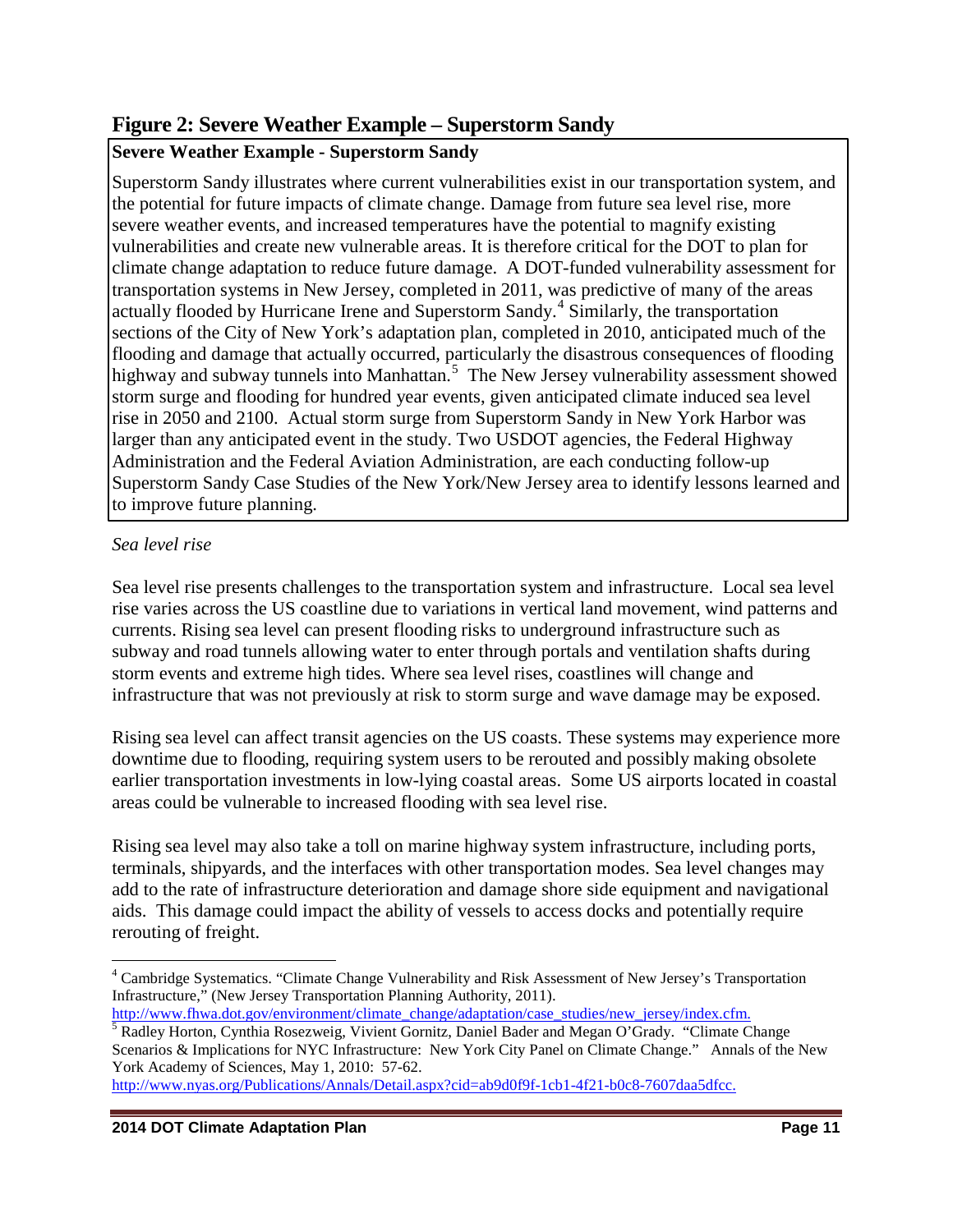#### *Combined Effects*

Some of these effects, such as sea level rise and increased precipitation intensity, present greater challenges to the transportation system and infrastructure, when combined with subsidence of the land and vulnerable local geology, as well as storm surge and wave impacts associated with coastal storms. For example, storm surge can damage and destroy coastal roadways, bridges and airports, and sea level rise will likely exacerbate such effects.

#### *Indirect Impacts*

In addition to direct impacts of climate change, transportation systems may also have to adapt to changes in the patterns of settlement or economic activity that may be induced by climate change. For example, changes in the location of agricultural production may demand changes in the transportation system to support moving products to markets. Better understanding of climate change impacts in other sectors will permit a better understanding of potential derivative impacts on transportation.

# <span id="page-11-0"></span>**3. Description of Programs, Policies, and Plans the Agency has Already Put in Place, as well as Additional Actions the Agency Will Take, to Manage Climate Risks in the Near Term and Build Resilience in the Short and Long Term**

DOT is working to ensure that climate change vulnerability is considered in all modes of U.S. transportation. Climate change presents new challenges as DOT develops and advocates solutions to national transportation needs. DOT recognizes that changes in global climate and regional weather patterns may require different adaptation and resiliency strategies than in the past. DOT began to explore integrating climate change considerations into its planning and programs several years ago. While DOT has made progress, the process to more fully integrate climate considerations into planning and programs, and to build a more resilient transportation system, will take place over time. Early consideration and development of proactive adaptation strategies can help achieve a more efficient and cost-effective approach to preserve transportation infrastructure and enhance public safety. In addressing the impact of climate change, transportation planners and system operators may consider the following adaptation and resiliency strategies:

- Climate-conscious land-use planning;
- Planning for new infrastructure;
- Hardening of existing infrastructure;
- Relocation or abandonment of at-risk infrastructure:
- Adding redundancy to reduce impacts to the system; and
- Provisions for rapid recovery.

Since the last Adaptation Plan, DOT has delivered several key innovations in advancing consideration of resilience in transportation policymaking: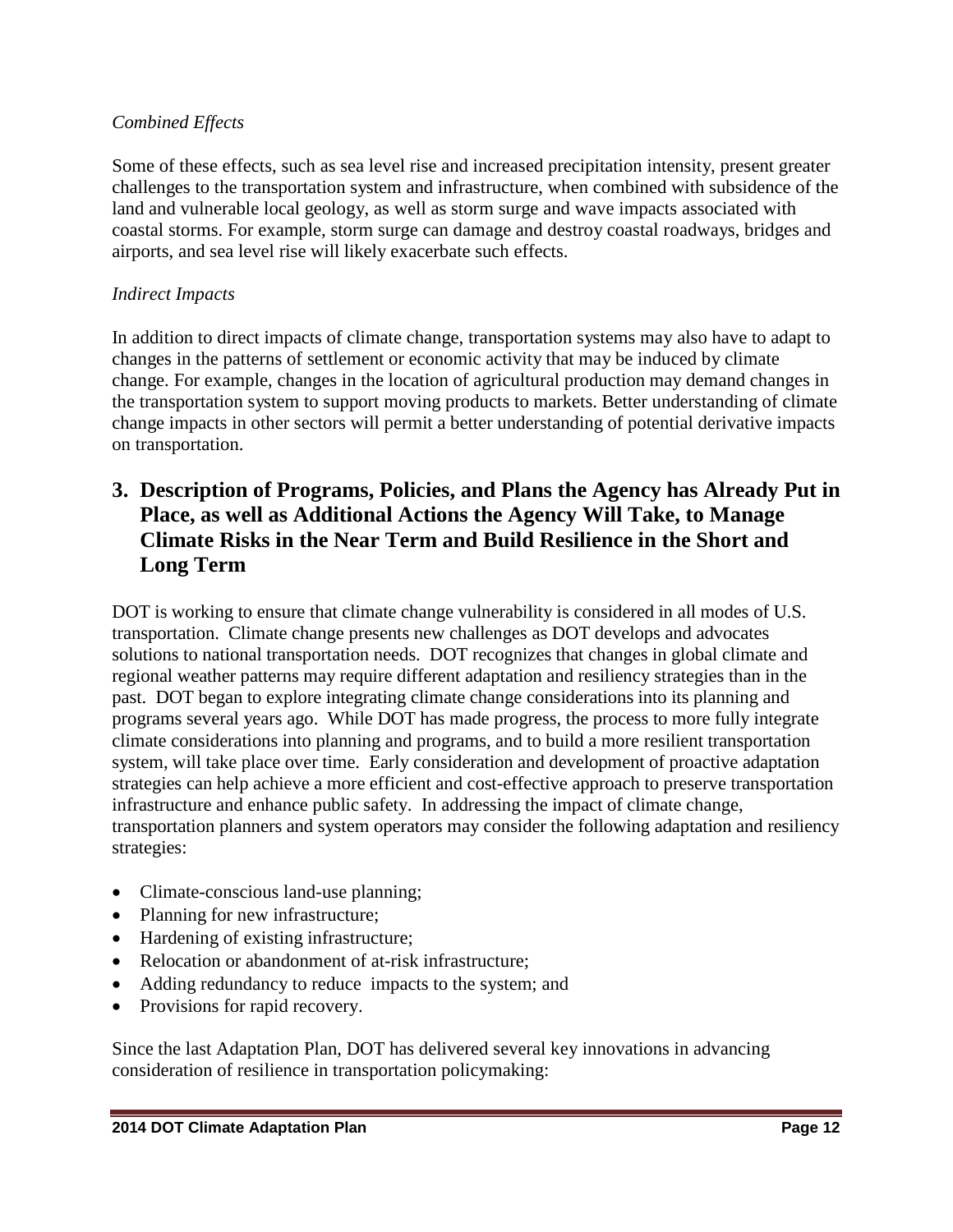- On 23 September 2012, FHWA published a memorandum clarifying that State, Local, and Federal agency climate change adaptation planning and resiliency features of highway projects would be eligible for reimbursement under the Federal-Aid and Federal Lands Highway Programs. [6](#page-12-0)
- On 26 December 2013, the Federal Transit Administration issued a Notice of Funding Availability (NOFA) for \$3 billion in competitive resiliency grants for transit agencies affected by Superstorm Sandy.<sup>[7](#page-12-1)</sup> This follows the commitment of some \$1.3 billion in formula grants. Both rounds of funding were provided under the Hurricane Sandy Relief Act. (PL113-92).
- On 3 March 2014, DOT issued a Notice of Funding Availability for the Sixth Round of TIGER (Transportation Investment Generating Economic Recovery) competitive transportation grants, funded at approximately  $$500$  million.<sup>[8](#page-12-2)</sup> The application period closed on 28 April. The TIGER NOFA explicitly considers resiliency as a selection factor for the grants.
- By Summer 2014, DOT expects to finish Phase II of the Gulf Coast Study, a path-breaking multi-year program to assess the vulnerability of the Gulf Coast region to climate change. Phase II is a detailed multimodal study of the Mobile, Alabama region. The Gulf Coast Study has been central to improving public and expert understanding of the range of issues.

DOT has also engaged in outreach and educational activities on climate adaptation for over a decade. The most recent actions are listed in Figure 3: Selected DOT Climate Adaptation Outreach and Education, below.

DOT is participating in a number of interagency groups charged with (1) coordinating and modernizing Federal processes related to development and integration of both man-made and natural infrastructure, (2) evaluating public health and social equity issues, and (3) safeguarding natural resources and other issues affected by climate change. Section 2.c. of E.O. 13653 directs such interagency groups to ensure that climate change related risks are accounted for in such processes. For DOT programs, consideration of environmental justice and climate change impacts is best addressed through transportation planning activities and environmental review of Federally assisted or approved actions.

<span id="page-12-2"></span>

<span id="page-12-1"></span><span id="page-12-0"></span><sup>&</sup>lt;sup>6</sup> Source: [http://www.fhwa.dot.gov/federalaid/120924.cfm.](http://www.fhwa.dot.gov/federalaid/120924.cfm)<br><sup>7</sup> Source: [http://www.fta.dot.gov/grants/13077\\_15783.html.](http://www.fta.dot.gov/grants/13077_15783.html) Secretary Foxx announced the disaster relief resilience grant awards on September 22, 2014. Source[: http://www.fta.dot.gov/newsroom/news\\_releases/12286\\_16152.html.](http://www.fta.dot.gov/newsroom/news_releases/12286_16152.html) 8<br>Source: [https://www.federalregister.gov/articles/2014/03/03/2014-04627/notice-of-funding-availability-for-the](https://www.federalregister.gov/articles/2014/03/03/2014-04627/notice-of-funding-availability-for-the-department-of-transportations-national-infrastructure)[department-of-transportations-national-infrastructure.](https://www.federalregister.gov/articles/2014/03/03/2014-04627/notice-of-funding-availability-for-the-department-of-transportations-national-infrastructure) Secretary Foxx announced the 2014 TIGER grant awards on September 12, 2014. Source: [http://www.dot.gov/tiger/14awards.](http://www.dot.gov/tiger/14awards)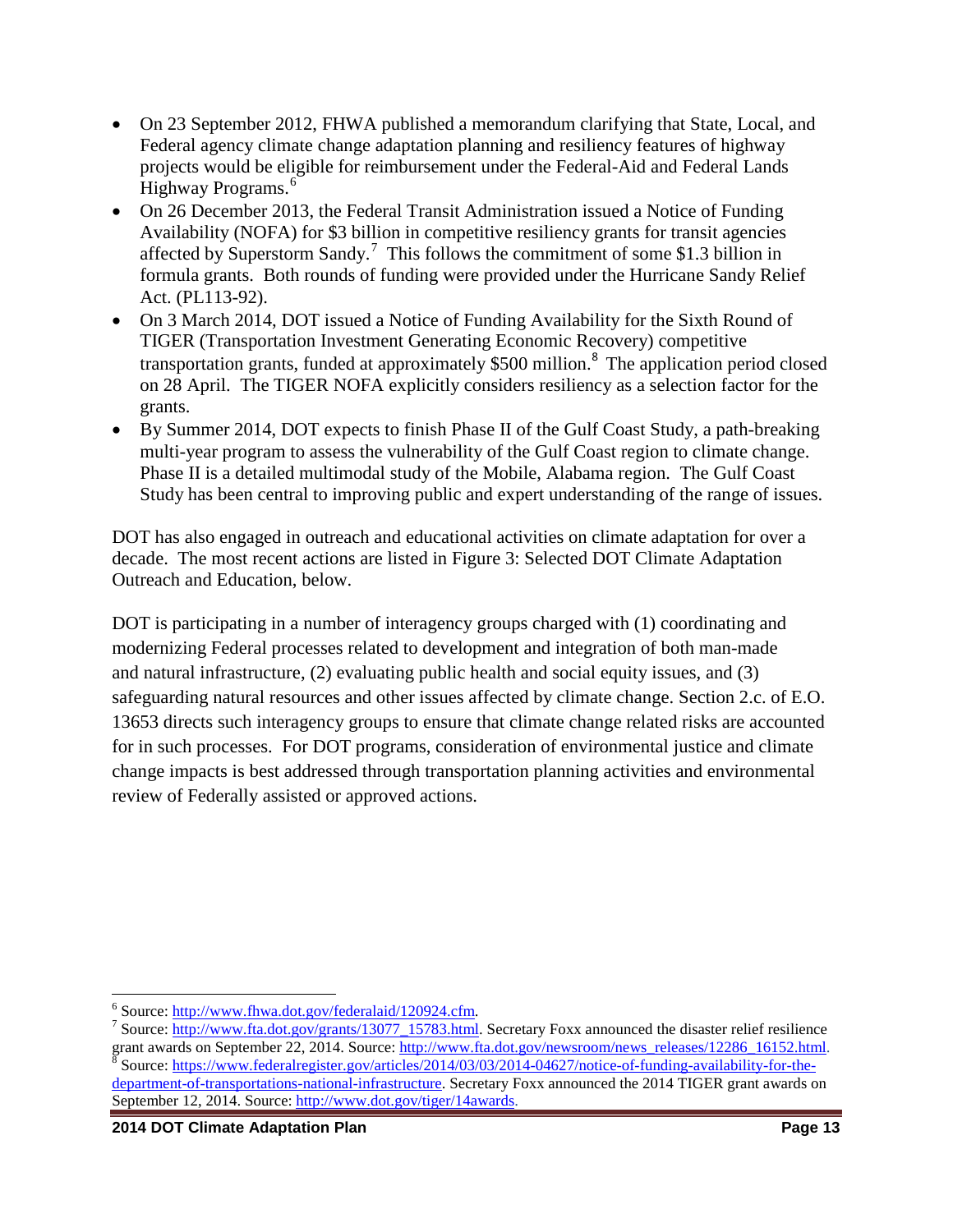# **Figure 3: Selected DOT Climate Adaptation Outreach and Education**

#### **2014**

- The Volpe Center presented a webinar series on transportation climate adaptation for DOT personnel and interested members of the public.
- FTA to discuss lessons learned from completed pilots at US DOT Center for Climate Change Workshop.
- FTA conducts panel discussion on pilots at Transportation Research Board meeting.
- FHWA plans a webinar series to highlight results and tools available from the Gulf Coast Phase 2 Study.

#### **2013**

• In May and June 2013, FHWA held a webinar series for State and Local transportation officials on Climate Change and Extreme Weather Vulnerability Assessments.

#### **2012**

- In February, FHWA held two webinars on the results of pilot projects in San Francisco, New Jersey, Washington, Virginia, and Hawaii. In May, FHWA held a peer exchange with Metropolitan Planning Organization representatives from Maine, Massachusetts, New Hampshire, Rhode Island, and Vermont.
- In March, FTA held a workshop in Arlington, VA, on real-world approaches.

# **4. Description of Agency Response to Significant Climate Change Risk**

It is useful to distinguish between the risks borne by the transportation sector in the United States, and the risks borne by Department of Transportation. Risks borne by the transportation system are discussed elsewhere in the plan. DOT directly operates two key pieces of transportation infrastructure:

- The National Airspace System, responsible for commercial air traffic control and aerial aids to navigation. This system is operated by the Federal Aviation Administration.
- The Saint Lawrence Seaway, connecting the Great Lakes with the Atlantic, is jointly operated by American and Canadian Government agencies. The U.S. partner, the Saint Lawrence Seaway Development Corporation, is part of U.S. DOT.

Both systems are necessary to the economic well-being of the United States. The FAA's mission is to provide the safest, most efficient aerospace system in the world and has set programs in place to ensure that this mission is met. At this time, the FAA anticipates that it will be able to manage any climate change related risks so that they do not impair the agency's mission or operations.

The Saint Lawrence Seaway is subject to two climate adaptation issues:

The Seaway is closed and icebound in the winter, and milder winter weather will lengthen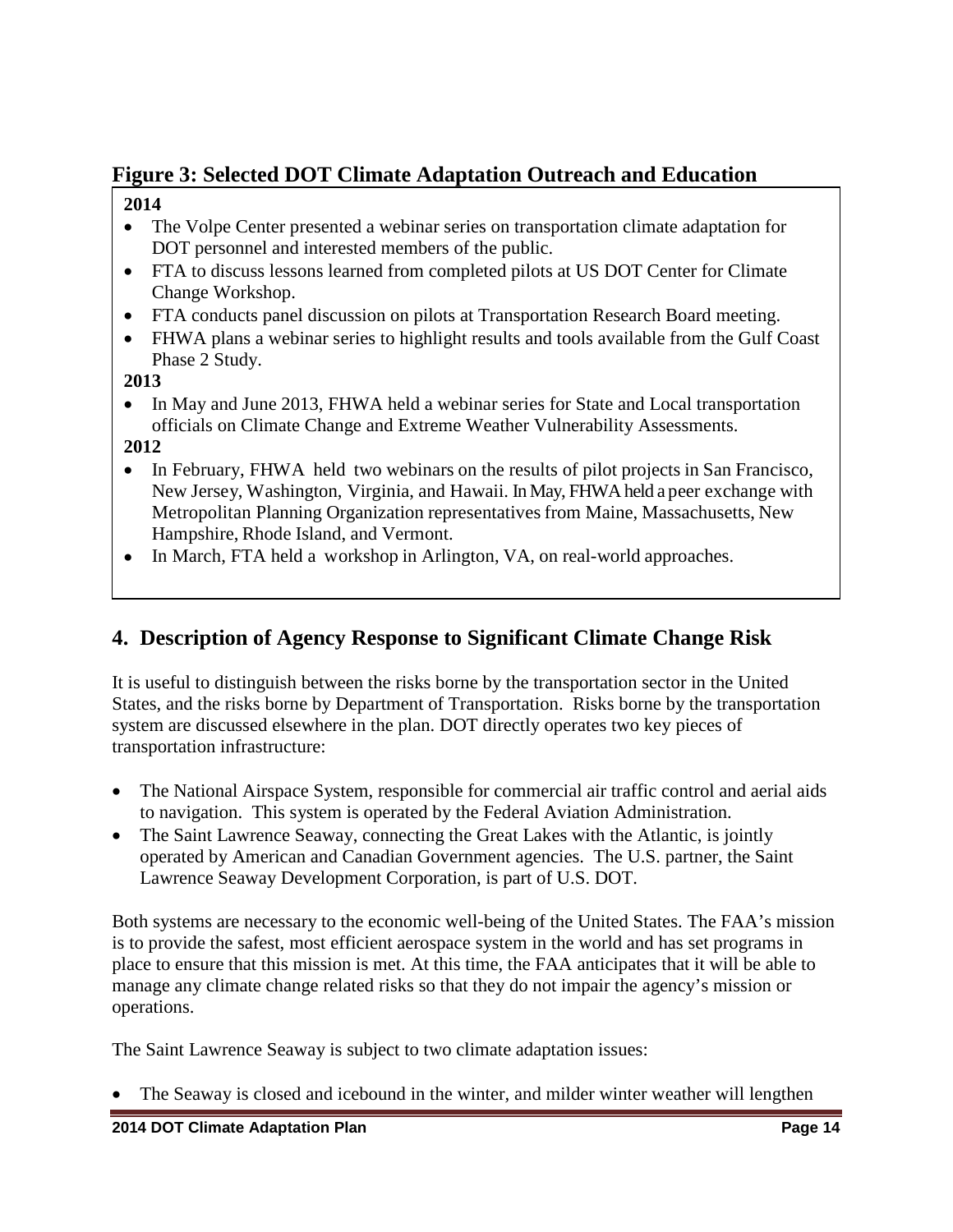the shipping season on both the Great Lakes and the Seaway;

- Water levels on the Great Lakes and the Seaway have frequently been low by historical levels in recent years, reducing the maximum draft of ships moving through the locks.<sup>[9](#page-14-0)</sup> If low water conditions persist and continue, Seaway infrastructure may require extensive modifications to provide the same level of service. However, climate modeling gives ambiguous results on whether water levels may be expected to rise, remain the same, or fall, as a consequence of climate change. <sup>[10](#page-14-1)</sup>
- **5. Description of How Agencies Will Consider the Need to Improve Climate Adaptation and Resilience, Including the Costs and Benefits of Such Improvement, with Respect to Agency Suppliers, Supply Chain, Real Property Investments, and Capital Equipment Purchases such as Updating Agency Policies for Leasing, Building Upgrades, Relocation of Existing Facilities and Equipment, and Construction of New Facilities**

Transportation infrastructure is inherently long-lived. Bridges, tunnels, ports and runways may remain in service for decades, while rights-of-way and specific facilities continue to be used for transportation purposes for much longer. In addition to normal deterioration, transportation infrastructure is subject to a range of environmental risks over long time spans, including wildfire, flood, landslide, geologic subsidence, rock falls, snow, ice, extreme temperatures, earthquakes, storms, hurricanes and tornados. Infrastructure designers and operators must decide the magnitude of environmental stress that any particular project will be able to withstand over its service life. Adaptation to climate change can include adjusting how transportation infrastructure is planned, designed, built and operated. Mainstreaming consideration of climate in all activities related to planning, constructing, operating and maintaining transportation infrastructure and providing transportation services can ensure that resources are invested wisely and that services and operations remain effective.

Good project design balances both costs and benefits. It is important that infrastructure designers use the best possible information to assess all future environmental risks, including longer-term risks from climate variability and change, because many of the structures being built today will still be in use fifty or, in some cases, one hundred years in the future. If a project is overbuilt, it may cost too much and preclude other, more useful investments. If it is underbuilt, it is subject to risks of premature damage or destruction that require premature repair or replacement and impose an additional cost of being out of service to the public. Building resilience to climate change risk is common-sense management to protect current and future investments and to maintain safe operational capabilities. DOT and modal agencies will begin to consider the costs and benefits of climate adaptation and resiliency improvements, as appropriate.

<span id="page-14-0"></span><sup>&</sup>lt;sup>9</sup> National Oceanic and Atmospheric Administration. "Great Lakes Water Levels." Great Lakes Environmental Research Laboratory. 2014. http://www.glerl.noaa.gov/data/now/wlevels/levels.html

<span id="page-14-1"></span><sup>&</sup>lt;sup>10</sup> Kenneth Kunkel and James Angel. "The Response of Great Lakes Water Levels to Future Climate Scenarios." Journal of Great Lakes Research, 2010: 55.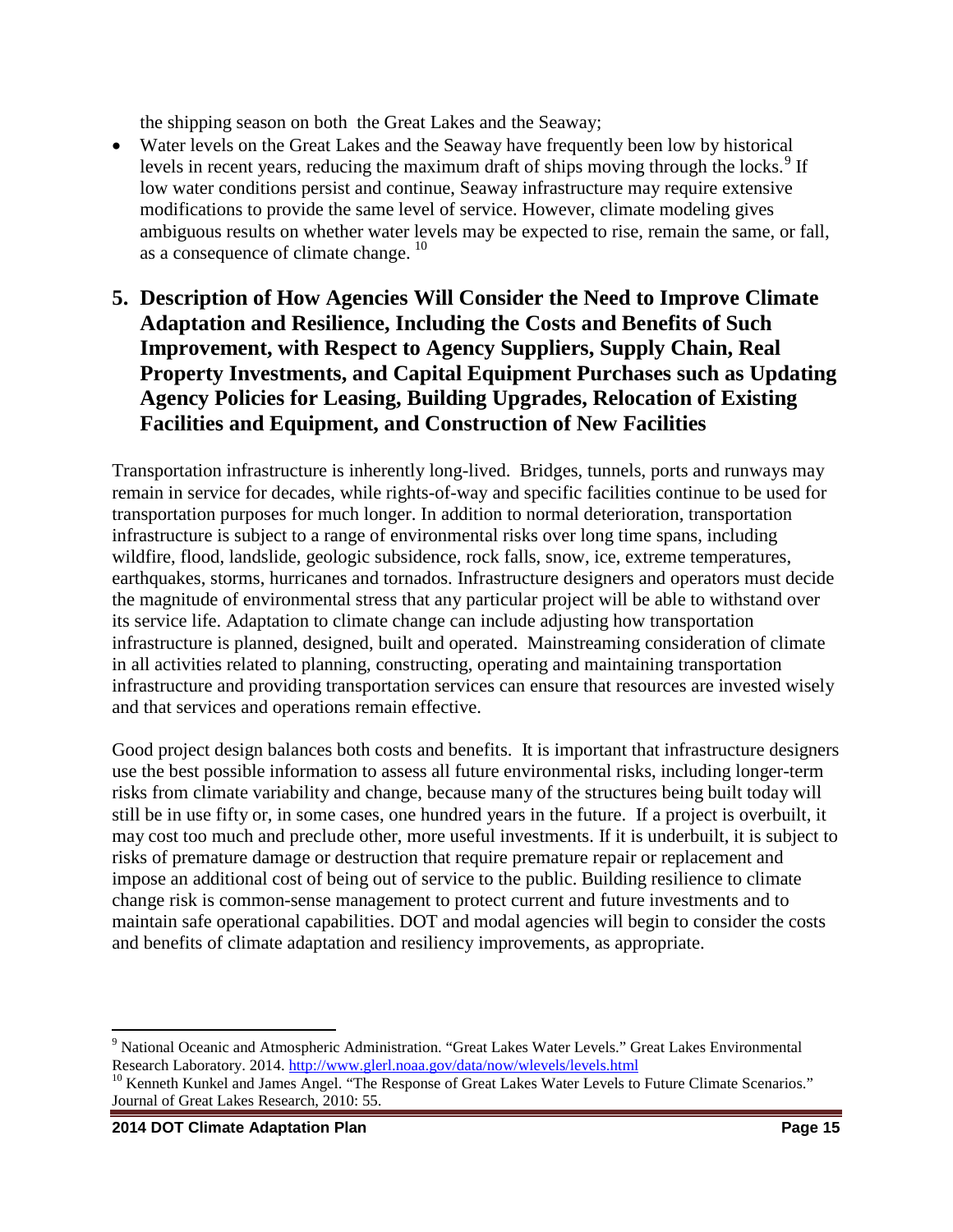DOT has a variety of other physical assets, including the ships and berths of the Maritime Administration's Ready Reserve Fleet, various test facilities for automobiles, aviation, and railroads, as well as office space and regional offices in many cities, including headquarters in Washington, DC. Sea level rise could at some point cause air draft constraints for vessels called into service in response to national security events or disasters. Air draft is commonly defined as the distance from the water to the highest point on the vessel. As water levels rise, there will be less clearance between vessels and structures such as bridges and cables. Modifying such structures to permit vessels to continue to pass safely under structures would add to navigation infrastructure costs. By 2095, the projected rise worldwide is  $18-55$  cm.<sup>11</sup>These assets are also subject to some level of risk from climate change and extreme events.

DOT will be working with modal agencies to determine which leased buildings from the General Services Administration (GSA) are vulnerable to the impacts of climate change and will then partner directly with GSA to address these vulnerabilities.

The Department's Generating Renewal, Opportunity, and Work with Accelerated Mobility, Efficiency, and Rebuilding of Infrastructure and Communities throughout America (GROW AMERICA) legislative proposal for authorization of surface transportation programs would require that state and regional long-range transportation plans take into account the need to reduce risks from extreme weather events and create more resilient infrastructure.

# **6. Highlights from DOT Accomplishments in FY 2012 and FY 2013 and Planned Future Goals**

#### **Federal Aviation Administration (FAA)**

#### **1. Planning**

#### **Airport Sustainability Planning (FY 2012 and 2013)**

In FY 2011, FAA evaluated ways to make sustainability a core objective at every airport through the Sustainable Master Plan Pilot Program. The Pilot Program consisted of grants for comprehensive airport sustainability planning documents at 10 airports. These documents included initiatives for reducing environmental impacts and achieving economic benefits, while increasing integration with local communities. Three of the airports in the pilot program discussed climate adaptation and infrastructure resilience in their plans.

Based on encouraging initial results of the Pilot Program, 13 additional airports received sustainability planning grants in FY 2012. 15 additional airports received sustainability planning grants in FY 2013.

<span id="page-15-0"></span><sup>&</sup>lt;sup>11</sup> National Oceanic and Atmospheric Administration. National Centers for Coastal Ocean Science "The Ecological Effects of Sea Level Rise Research Program".

[http://www.cop.noaa.gov/stressors/climatechange/features/SLR\\_fs.pdf.](http://www.cop.noaa.gov/stressors/climatechange/features/SLR_fs.pdf)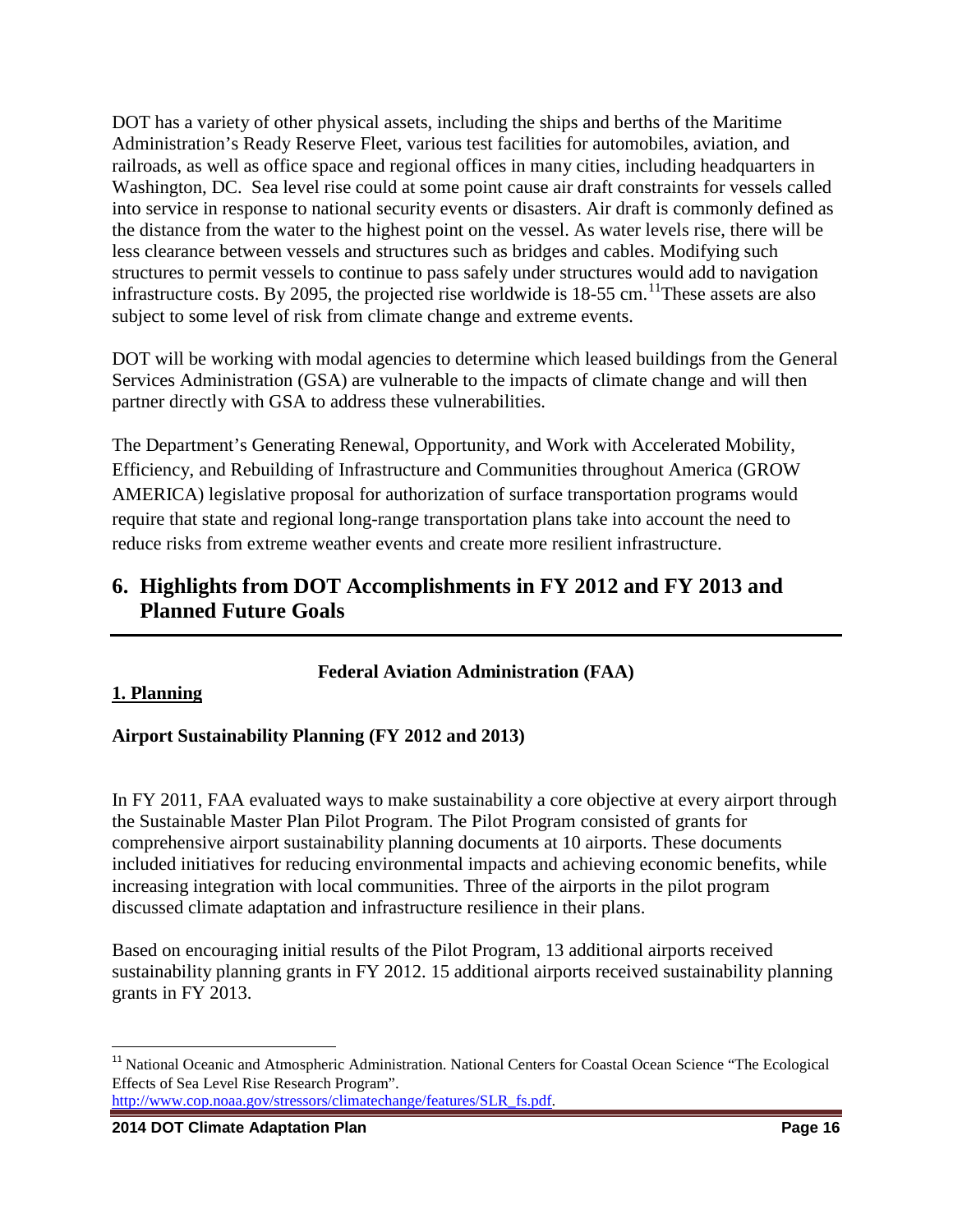#### **Adaptation Guidance for Airports (FY 2014 and FY 2015)**

The FAA will begin developing guidance on airport climate adaptation and infrastructure resilience in FY 2014. The guidance will include information on integrating climate adaptation and infrastructure resilience into airport improvement. In FY 2014, FAA will assemble an industry working group to design the scope for the guidance. The guidance will be completed in FY 2015.

#### **2. Asset Management**

#### **Navigation Infrastructure Assessment (FY 2012 and FY 2013)**

In FY 2012, FAA began analyzing select navigation infrastructure at 14 study areas along the East Coast, Gulf Coast, and in Hawaii for vulnerability to storm surge inundation from hurricane categories 1-4. The assessment process involved overlaying outputs of publically available climate models with FAA assets locations to identify those most affected by storm surge under projected climate scenarios, evaluating mean high water marks in relation to the existing elevation. In FY 2013, FAA refined the location data for the selected navigation infrastructure and continued and developed the analysis into an internal assessment.

#### **Superstorm Sandy Case Study (FY 2014)**

In FY 2014, FAA began a Superstorm Sandy Case Study project to evaluate the impacts of the 2012 storm on FAA navigation infrastructure. This case study builds off of the information gathered in the Navigation Infrastructure Assessment by contrasting the applicable findings with the actual results of the storm. This Case Study will also include information on the amount of time the select navigation assets were affected and the cost of repair. It will also highlight some of the lessons learned to form best practices for future extreme weather events.

#### **3. Tools**

#### **Common Support Services-Weather (CSS-Wx) (FY 2013 - FY 2017)**

Common Support Services – Weather (CSS-Wx), formally NextGen Network Enabled Weather (NNEW), will enable the efficient publication of high-resolution aviation weather data from the variety of producing systems to weather information users throughout the NAS. This solution will provide users with access to the NAS-wide weather information required for operational planning. It will also institute standard protocols for NAS systems and will be scalable to facilitate the addition of new systems. The CSS-Wx System will acquire weather information from FAA and other sources and provide these data to systems that consume weather data. It will publish weather information in standardized formats for use by the FAA's Air Traffic Organization (ATO), commercial aviation, general aviation, and other Federal agencies. The CSS-Wx System will publish aviation weather products provided by the NextGen Weather Processor (NWP), National Oceanic and Atmospheric Administration's (NOAA) NextGen Web Services, other FAA weather data sources, and non-FAA weather data sources for aviation users. This will ensure that all categories of aviation weather users will have improved access to timely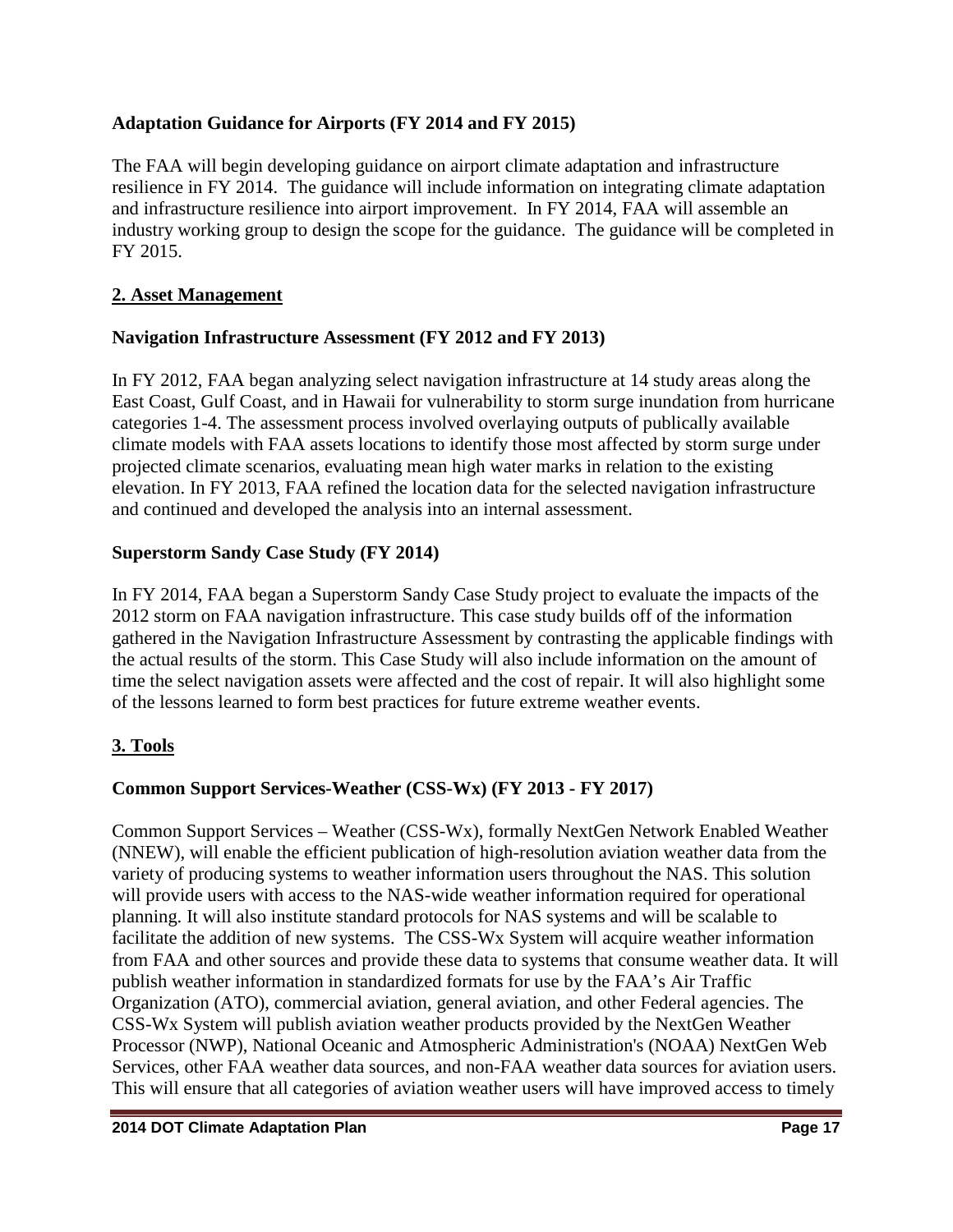and accurate weather information to support improved decision-making which will facilitate enhanced aviation safety. This tool will allow air traffic management (ATM) to more easily adapt to changing weather scenarios by distributing a single, comprehensive picture of current weather to a wide variety of users and systems. FAA will continue to work in support of the Final Investment Decision Target Date in 2014. The CSS-Wx capability plans to achieve initial operating capability in 2017.

# **Federal Highway Administration (FHWA)**

FHWA has several initiatives underway designed to develop information, tools, and procedures necessary to support the consideration of the impacts of climate change as transportation systems are planned and as transportation projects are developed.

#### **1. Planning**

FHWA strongly encourages consideration of potential climate change impacts in the transportation planning process. Building on a pilot program completed in 2011, FHWA has provided seed funding to State Departments of Transportation (DOTs), Metropolitan Planning Organizations (MPOs), and Federal Land Management Agencies (FLMAs) to pilot approaches to conduct climate change and extreme weather vulnerability assessments of transportation infrastructure and to analyze options for adapting and improving resiliency. The 19 studies are expected to be complete in FY 2015. State DOTs, MPOs, and other agencies will be able to apply the lessons learned from these pilots to their own vulnerability assessments and better determine potential climate impacts.

In addition, in collaboration with State and local transportation agencies in Connecticut, New Jersey, and New York, FHWA has launched a project that will leverage lessons learned from Superstorm Sandy and other recent storms, as well as future climate projections, to develop feasible, cost-effective strategies to enhance the resiliency of the region's transportation system to climate change and extreme weather events. FHWA is also working with the Albuquerque, NM metropolitan region on integrating climate change mitigation and adaptation analysis for the region into a land use and transportation scenario planning process.

#### **2. Asset Management and Design**

FHWA is developing a rule to implement the legislative requirement that state DOTs develop risk-based asset management plans. Climate change is one of multiple risks that impact asset management. The legislation also includes requirements to consider alternatives for facilities repeatedly needing repair or replacement using federal funding.

In late FY 2012, the FHWA Offices of Infrastructure; Planning, Environment, and Realty; and Federal Lands Highways jointly issued a memo clarifying that activities to adapt to climate change and extreme weather events are generally eligible uses of Federal-aid and Federal Lands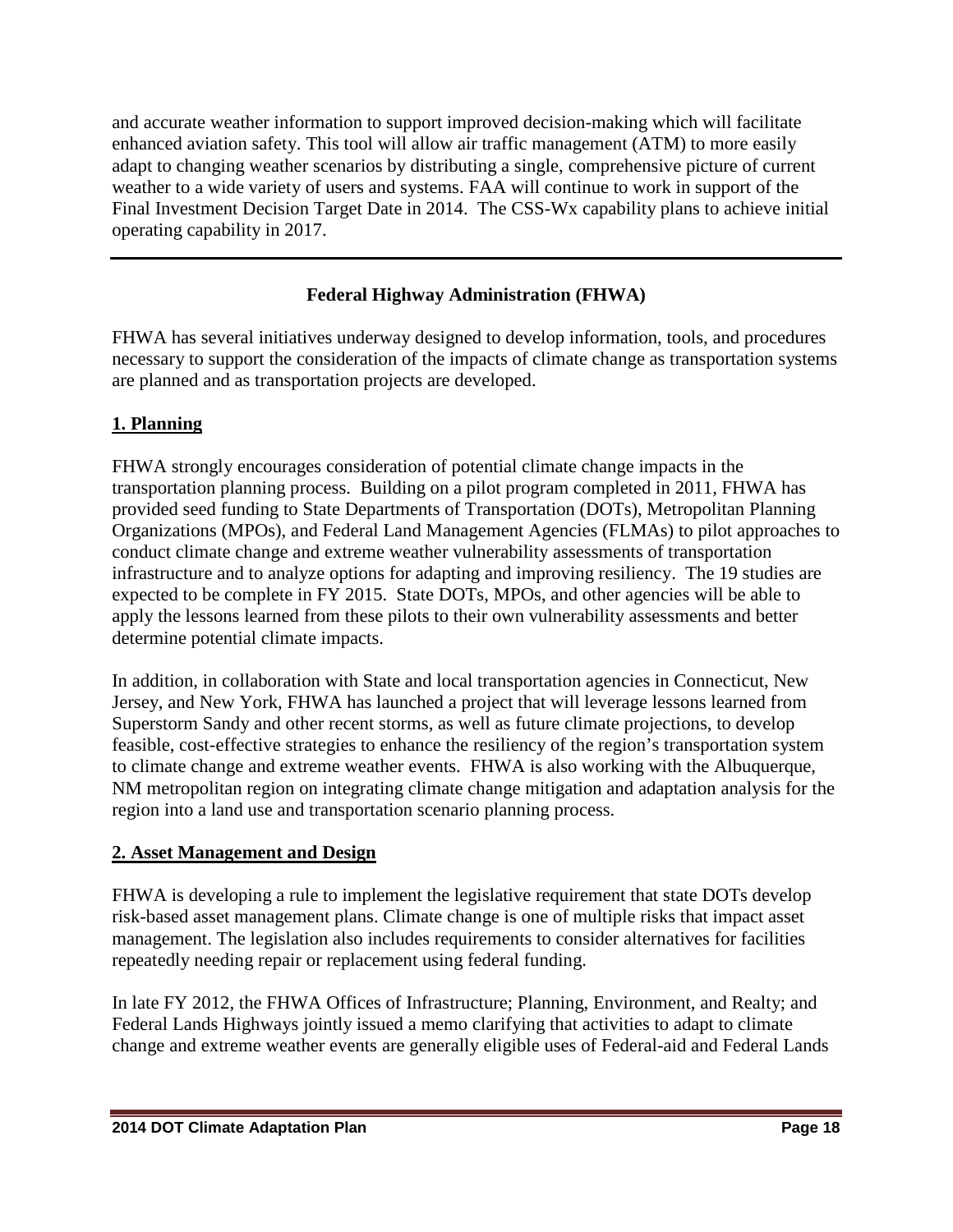funds.<sup>[12](#page-18-0)</sup> This document includes a memo and associated  $O&A$  document to describe eligible adaptation activities for fund recipients.

This action has encouraged fund recipients to conduct a range of activities that helps them analyze the risks and start adapting facilities to make them more resilient to climate change and extreme weather. Over time, it is expected that increased awareness of this funding eligibility will help Federal Lands Management Agencies, State DOTs and MPOs better factor extreme weather and projected changes in climate into their transportation decision-making processes. The result will be improved safety, protected transportation investments, and promotion of economic growth. FHWA plans to update the memo in FY 2014.

In FY 2013, FHWA published *Planning for Systems Management & Operations as part of Climate Change Adaptation*. [13](#page-18-1) The white paper presents various effects of climate change and how those effects will impact transportation system management and operations. It also presents various options for agencies to assess the vulnerabilities of transportation systems and proposed changes to make transportation operations more resilient to climate change.

In FY 2014, FHWA will complete the *Impacts of Climate Change and Variability on Transportation Systems and Infrastructure: The Gulf Coast Study, Phase 2*. This is a climate vulnerability assessment of the transportation system in Mobile, AL, managed by FHWA on behalf of the USDOT Climate Center. It includes a system-level vulnerability assessment and detailed engineering studies of 11 transportation facilities in the study area.

Also in FY 2014, FHWA is initiating a project to develop recommended engineering practices for identifying and evaluating project-level vulnerabilities from future extreme weather events and climate change, and designing solutions to respond and adapt to those vulnerabilities. Engineering analyses of a diverse set of transportation assets around the country will be performed in order to identify best practices for improving the resiliency of the transportation system to extreme weather and climate change. The result will be a cross-cutting set of recommendations for engineering practice to cover a wide range of facility types and locations, to be released in FY 2016.

In FY 2015, FHWA will release a guide documenting procedures and methodologies for incorporating climate change considerations into planning and design analyses for highway projects in the coastal environment. It will provide information on the state of the practice for addressing climate change in analyses related to sea level rise, storm surge, and wave action. The results will be used to support transportation decision-making by demonstrating ways to determine potential climate impacts on coastal highway infrastructure.

#### **3. Tools and Resources**

FHWA has several tools and resources available and under development to assist agencies with identifying climate change vulnerabilities of their transportation systems:

<span id="page-18-1"></span><span id="page-18-0"></span>

 $12 \frac{\text{http://www.fhwa.dot.gov/federalaid/120924.cfm}}{\text{http://ops.fhwa.dot.gov/publications/fhwahop13030/index.htm}}$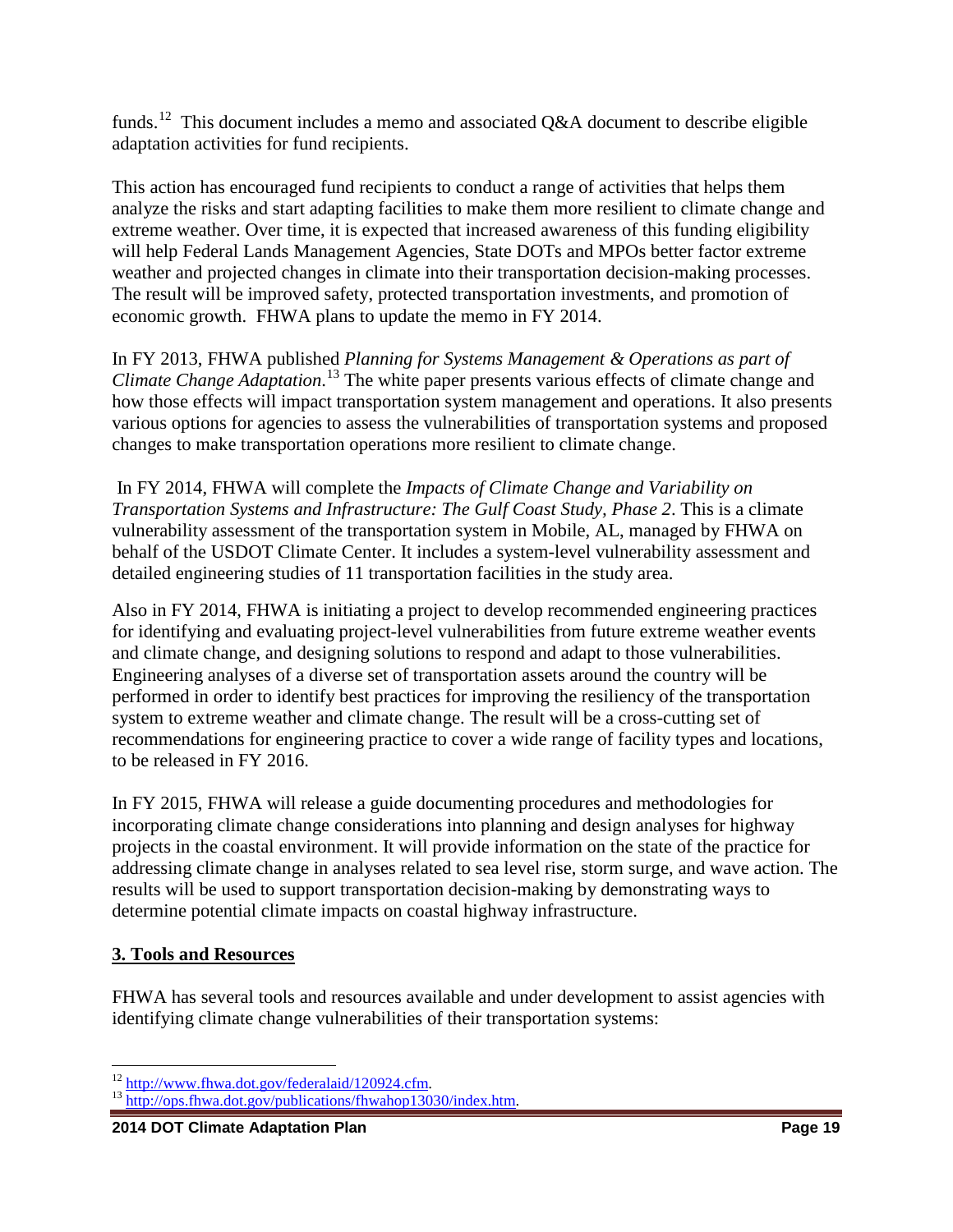**Climate Change and Extreme Weather Vulnerability Assessment Framework (Complete FY 2013) –** This is a comprehensive resource and guidebook for transportation agencies conducting vulnerability assessments and it includes discussion, resources, and in-practice examples of the major tasks involved. The Framework is an update of a draft version that FHWA released in FY 2010.

**Assessment of the Body of Knowledge on Incorporating Climate Change Adaptation Measures into Transportation Projects (Complete FY 2014)** - This report highlights adaptation actions that transportation agencies are pursuing and articulates a growing set of best practices for implementing adaptation. The report also discusses strategies, examples, and best practices for evaluating the costs and benefits of adaptation. The purpose of the report is to provide transportation practitioners with a guide to the current "state of practice" in this field.

**Transportation Climate Change Sensitivity Matrix (Expected FY 2014)** – This Excel file documents how different climate stressors affect several types of transportation infrastructure. The tool contains a macro-based user interface that allows users to generate reports related to specific stressor-asset combinations per their needs.

**CMIP Climate Data Processing Tool (Expected FY 2014) –** This tool processes raw climate data, which users download from a third party site. Outputs are projected temperature and precipitation changes in a local area. The tool provides a relatively quick and easy way for users to determine the potential magnitude of certain changes in their area.

**Vulnerability Assessment Scoring Tool (VAST) (Expected FY 2014) –** This Excel tool allows users to design and structure a score-based vulnerability assessment. Once complete, users will have a relative vulnerability score for each asset evaluated.

**Webinar Series on Planning for Climate Change Adaptation – (Complete FY 2013)** FHWA held a four-session webinar series aimed at State and Local governments, which included sessions on:

- Determining assets to study and climate information;
- System-level vulnerability assessments;
- Applying vulnerability assessment results into decision making; and
- Lessons learned from Superstorm Sandy.

FHWA is planning an additional webinar series in FY 2014 focused on roll out of the Department's Gulf Coast Phase 2 study. Recordings of the FY 2013 webinars are available on FHWA's website.

# **Federal Transit Administration (FTA)**

#### **1. Pilot Studies on Climate Change Adaptation Assessments**

FTA funded seven transit agency climate adaptation assessments pilots that were completed in December 2013. These pilots will increase knowledge of climate adaptation within the transit industry, improve practices, and allow the transit industry to better prepare for current and future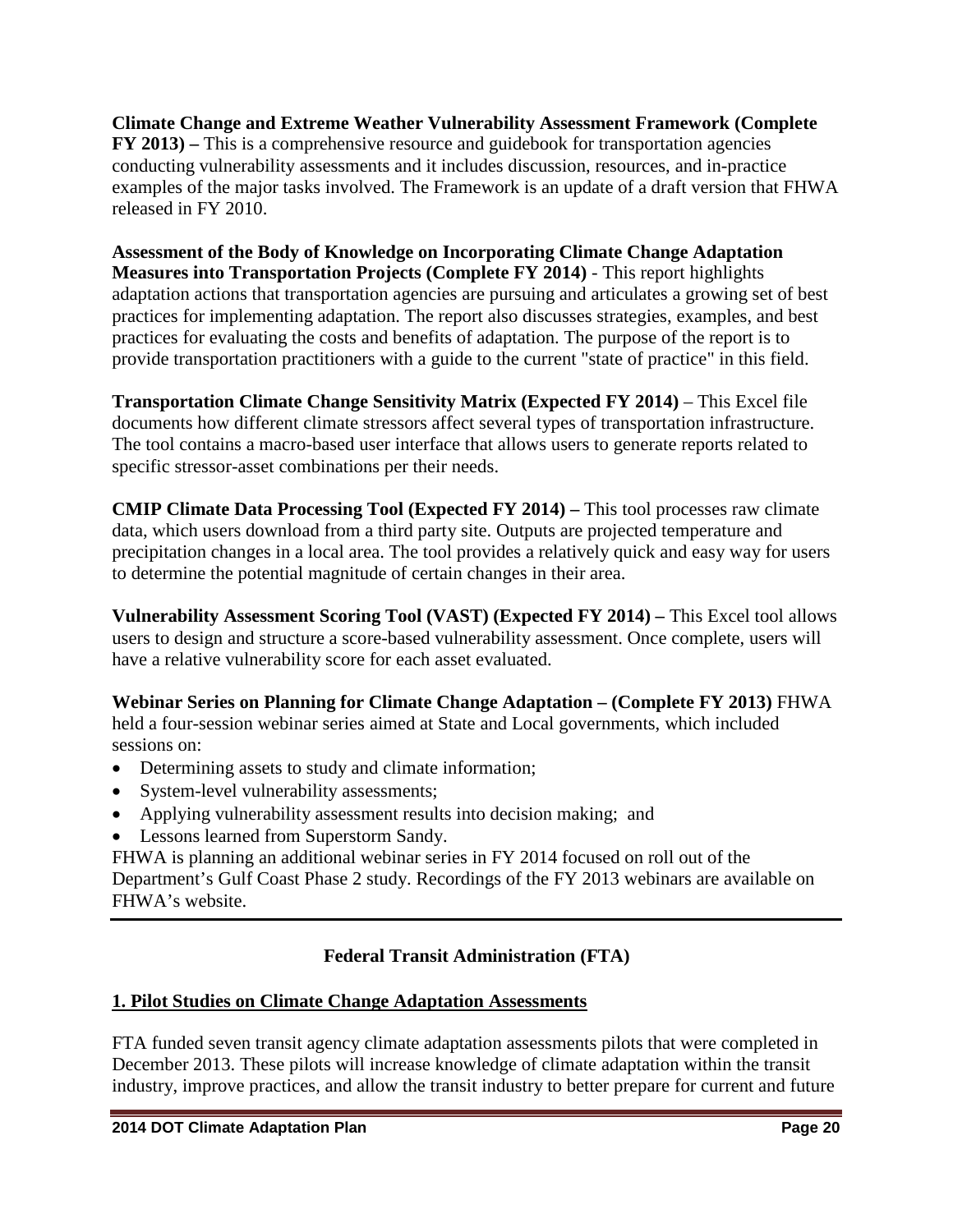climate change impacts. The success of these assessments will encourage other transit agencies to begin adaptation assessments and benefit from lessons learned from the pilot program.

In FY 2014, FTA will publish the seven pilot project reports and prepare a synthesis report summarizing the findings from the pilots. FTA will communicate and disseminate this information through the FTA climate change adaptation website.

#### **2. Workshops and Sessions**

In FY 2014, FTA plans to conduct outreach on the seven pilot projects through a joint workshop with the U.S. DOT Climate Change Steering Committee. Also, in January 2014 the FTA Administrator moderated a session panel at the 2014 Transportation Research Board Annual Meeting to discuss resiliency efforts and the FTA climate change adaptation assessment pilots.

# **3. FTA Emergency Relief Program**

As part of the FTA Emergency Relief Program, recipients may include projects that increase the resiliency of affected public transportation systems to protect the systems from the effects of future emergencies and major disasters. In response to Superstorm Sandy, FTA has approved integrated resiliency and local priority resiliency activities in recipients' grants.

#### **4. Notice of Funding Availability (NOFA) for resilience projects**

In FY 2014, FTA issued a NOFA for resilience projects to protect public transportation infrastructure that has been repaired or rebuilt after Superstorm Sandy or that is at risk of being managed or destroyed by a future natural disaster.<sup>14</sup> As part of the application process, FTA has developed a tool and training materials for a Hazard Mitigation Cost Effectiveness Analysis.

# **5. Transportation Planning Capacity Building (TPCB) - Planning Process**

FTA will leverage its TPCB resources to build technical capacity for Metropolitan Planning Organizations (MPOs), Transit Agencies, and State Departments of Transportation (DOTs) in the area of planning for climate change adaptation. FTA will continue to work to build awareness of technical assistance offerings at industry events and encourage stakeholders to take advantage of TPCB resources such as peer exchanges and scenario planning workshops. FTA will also work with FHWA on supporting planning for climate change adaptation or similarly related topics as a focus area for the TPCB program by the end of FY 2014.

#### **6. Notice of Funding Availability (NOFA) for Innovative Safety, Resiliency, and All-Hazards Emergency Response and Recovery Research Demonstrations**

In FY 2014, FTA issued a NOFA for Innovative Safety, Resiliency, and All-Hazards Emergency Response and Recovery Research Demonstrations. FTA will engage the transit industry through

<span id="page-20-0"></span><sup>&</sup>lt;sup>14</sup> Secretary Foxx announced the disaster relief resiliency grant awards on September 22, 2014. Source: [http://www.fta.dot.gov/newsroom/news\\_releases/12286\\_16152.html.](http://www.fta.dot.gov/newsroom/news_releases/12286_16152.html)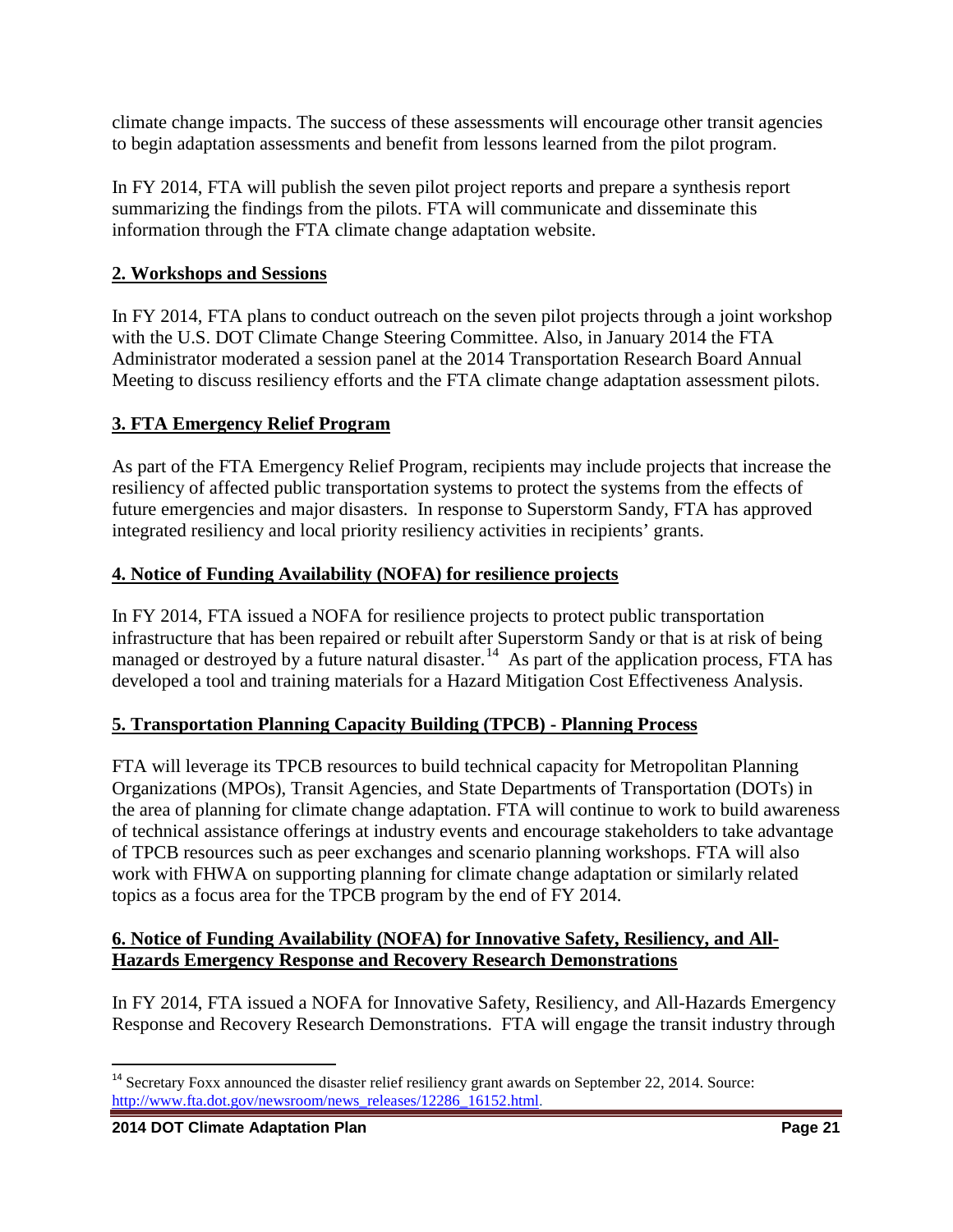cooperative research agreements to demonstration innovative technologies, methods, practices and techniques in three areas: (1) operational safety, (2) infrastructure or equipment resiliency and (3) all-hazards emergency response and recovery methods. Projects solicited by this NOFA are intended to develop and showcase promising innovations that improve public transportation systems.

## **Saint Lawrence Seaway Development Cooperation (SLSDC)**

#### **1. Planning**

The SLSDC is continuing work to integrate Climate Change Adaptation into all aspects of its operations to ensure the continued safe and efficient transit of ships through the St. Lawrence Seaway as climatic conditions change. The SLSDC's specific emphasis has been on the operation of the Eisenhower and Snell Locks and on the navigation channel in U.S. waters for which the SLSDC is responsible. The primary focus has been on the work of the Offices of Engineering and Maintenance and Lock Operations and Marine Services The Bi-National component of the SLSDC's mission makes it imperative to cooperate and partner with our Canadian counterpart, the St. Lawrence Seaway Management Corporation (SLSMC). The SLSDC plans to formally roll out the plan for partnering with the SLSMC in 2014.

# **2. Engineering and Maintenance**

The Office of Engineering and Maintenance has completed its internal review of the mechanical, electrical and hydraulic systems at Eisenhower and Snell Locks. Improvements have been implemented, are planned and are being implemented to safeguard all of these systems from the impacts of extreme high and low water levels and temperature extremes that could result from climate change. The SLSDC is currently entering the sixth year of its Asset Renewal Program (ARP) during which it will be renewing the equipment/components that are essential to safe and efficient lock operations. Several projects are being designed and/or constructed to minimize possible impacts to lock operations from extreme conditions as follows:

- Commissioning of an ice flushing system at Snell Lock.
- Upgrading the miter gate operating equipment the miter gate operating equipment will be replaced with equipment that is more tolerant of operating when there is ice in the lock so as not to damage the gates.
- Upgrading and installing new heating systems to ensure that lock equipment and structures are not affected by severe cold temperatures and ice buildup.
- Improving drainage systems in the galleries and machinery recesses at the locks to ensure that equipment is not flooded if there are periods of high water.

In addition, roofs are being replaced with new roofs rated for higher wind speeds and buildings are being constructed to protect lock spare parts and equipment from weather extremes.

# **2. Lock Operations and Marine Services**

The work of the Office of Lock Operations and Marine Services was recently challenged by extreme conditions. Record cold and ice conditions were encountered during the closing of the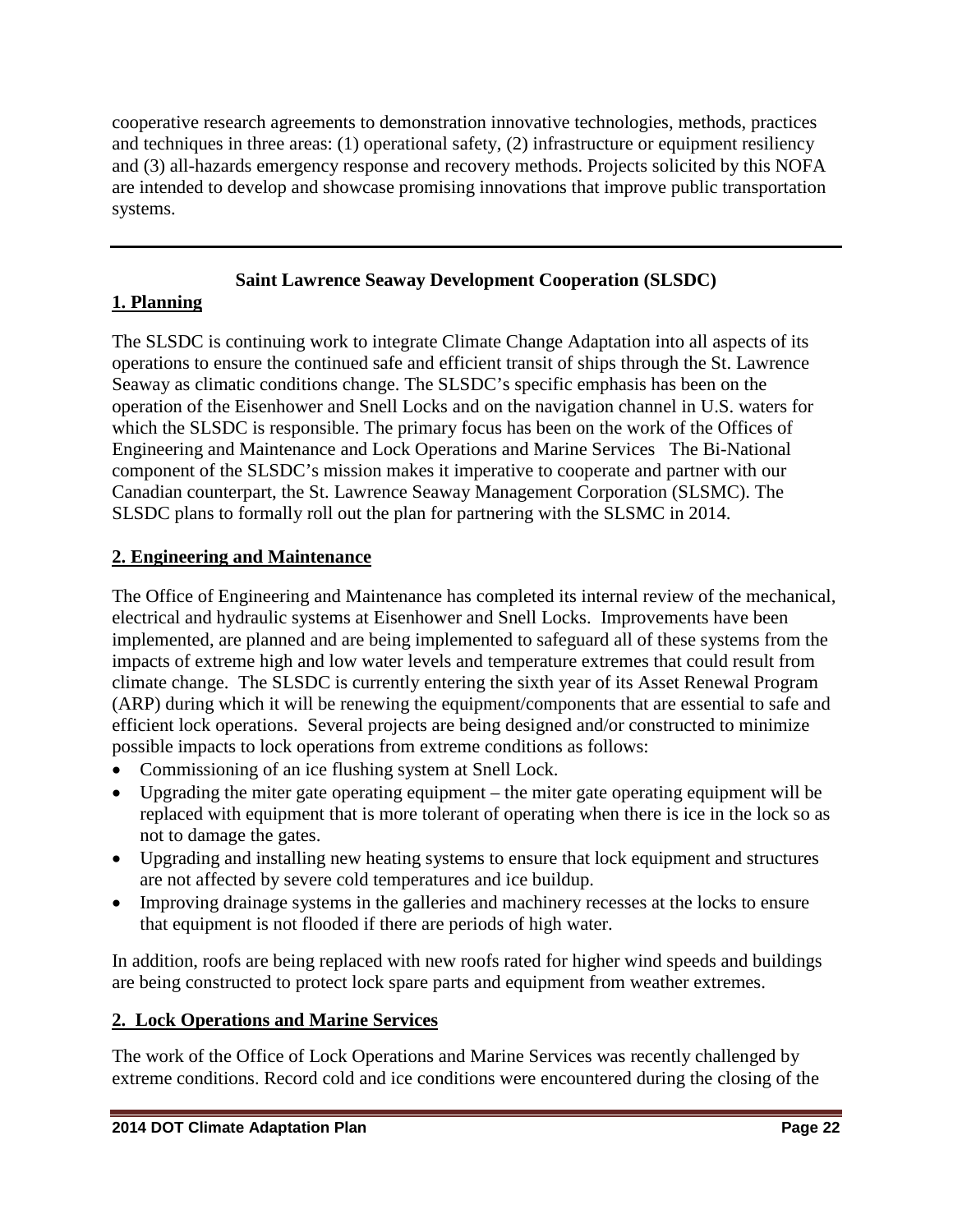2013 Navigation Season and the opening of the 2014 Navigation Season. Operating procedures had to be adjusted to ensure the safety of vessels transiting the Seaway. It was necessary to transit ships between anchorages in convoys led by icebreakers and to use additional equipment and modified procedures at the locks to ensure that the locks were clear of ice so the ships did not get stuck in the locks. In addition, two of the major Laker fleets on the Seaway are utilizing Draft Information Systems (DIS) developed specifically for the Seaway. The DIS is an innovative technology that provides real time projected under keel clearance information to vessel Masters which is critical especially during low water conditions. Finally, the SLSDC is proceeding with a design for an icebreaking tug and has just completed a project that made improvements to the buoy-tending barge which included heating improvements to minimize the buildup of ice on the work decks during buoy tending operations.

#### **3. Outreach**

The SLSDC will continue to work with its Canadian counterpart, the St. Lawrence Seaway Management Corporation, to ensure that all of the locks and navigation channels in the Seaway are able to remain in service or to be quickly returned to service after extreme climatic events. The SLSDC will also continue to work with the U.S. Army Corps of Engineers and the U.S. and Canadian Coast Guards to share information and resources to ensure the continued safe operation of the Seaway during such events.

An effort to keep the SLSDC's customers informed about the work that has been and is being undertaken to ensure the safe and dependable transit of the vessels through the Seaway as climate changes occur has been initiated and will continue in 2014.

#### **Federal Railroad Administration (FRA)**

#### **1. Rail Planning**

FRA will consider potential climate impacts and adaptation during rail planning and corridor program development. This effort includes developing language for future FRA grants regarding infrastructure planning and development that requires the requestors to consider the impacts of climate variability and change in project planning and design.

FRA is incorporating programmatic procedures regarding infrastructure planning and development that requires the requestors to consider the impacts of climate variability and change in project planning and design.

#### **2. Risk and Vulnerability Assessments**

The Northeast Corridor high speed rail study, called NEC FUTURE, includes a Tier 1 Environmental Impact Statement (EIS). For the EIS, FRA will assess the risks of climate change and related factors including sea-level rise and storm surge, increased storm frequency and severity, and more frequent and severe heat events. The EIS will identify data sources, metrics, and methods used to document existing conditions and analyze environmental consequences. This approach potentially could become a model for assessing climate change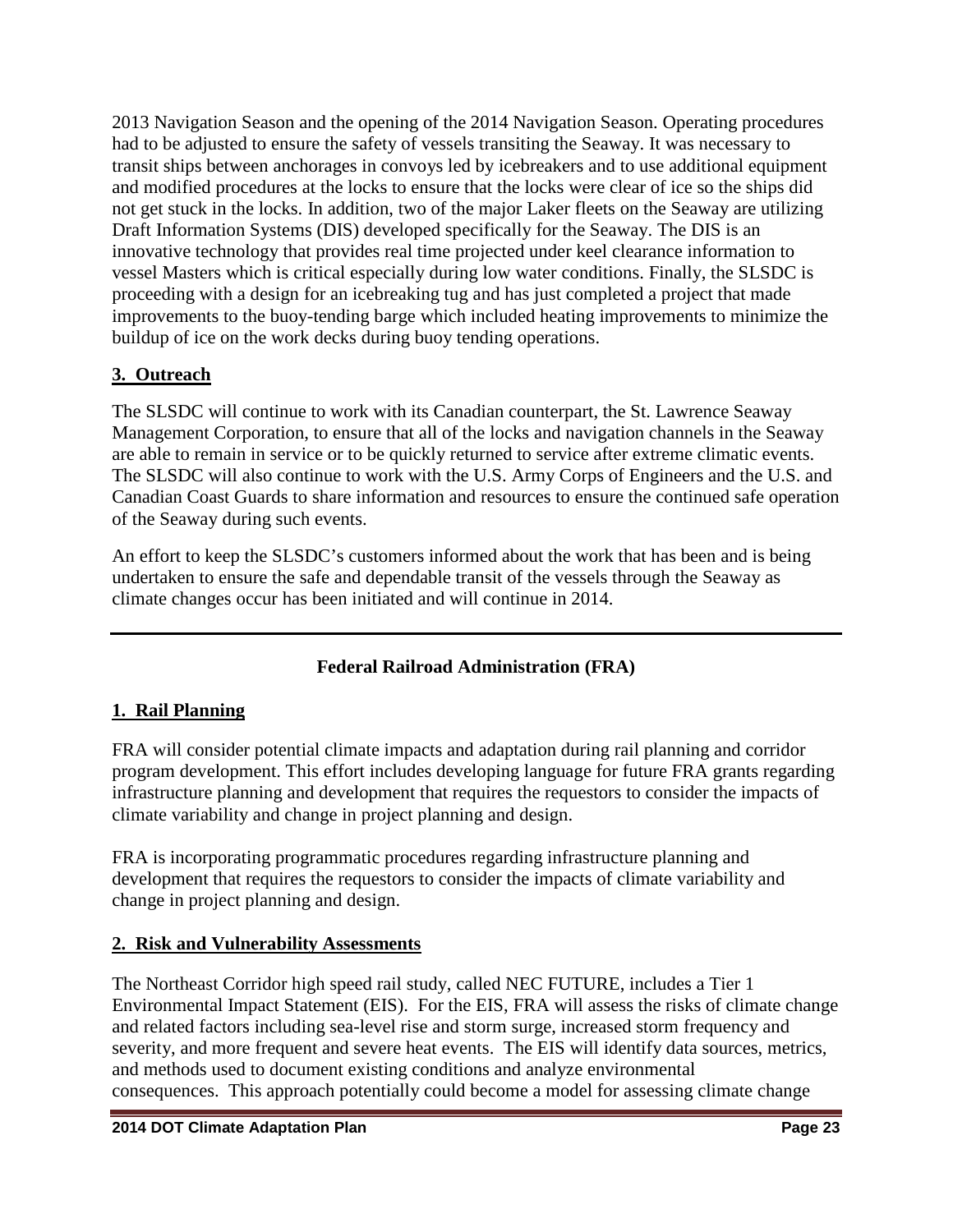impacts for other projects through the NEPA process within FRA.

#### **3. Stakeholder Outreach**

With the publication of the Draft EIS, the public will be able to comment on the assessment of climate change impacts on the vital transportation corridor and may provide FRA with additional information or suggestions for improving the strategy.

#### **Federal Motor Carrier Safety Administration (FMCSA)**

Based on the requirements of Executive Orders (EO) 13514 and 13653, the Federal Motor Carrier Safety Administration (FMCSA) submits its Climate Change Adaptation Plan. E.O. 13514 and 13653 require each agency to evaluate agency climate change risks and vulnerabilities and to identify and manage the effects of climate change on the agency's operations and mission in both the short and long term.

FMCSA has a low-risk profile regarding climate change impacts compared to most agencies. The agency does not have authority to own real property, therefore it leases all real property through the General Services Administration (GSA). And as a practical matter, it is rare that any of FMCSA's funding or actions affect existing infrastructure. As noted below, FMCSA is working with GSA to improve facilities, especially along the southern border to provide better working conditions for the agency's border inspectors. The agency is planning to replace temporary facilities and increase the use of canopies to provide shade from the hot summer sun. As discussed in additional detail in this document, FMCSA principally analyzes climate change through safety studies, as well as through the NEPA process of reviewing various regulatory actions related to monitoring and enforcing the Federal Motor Carrier Safety Regulations. FMCSA ensures that its climate adaptation and resilience policies and programs reflect best available climate change science.

FMCSA actions include:

- The agency is updating agency emergency response procedures and protocols to account for projected climate change, including extreme weather events. Specifically, during FY 2014 and 2015, FMCSA plans to initiate a study on the Risk of Severe Weather on Commercial Motor Vehicle Safety. During weather emergencies, Governors are allowed to suspend the Federal Motor Carrier Safety Regulations (FMCSRs). FMCSA will determine at a national level if these suspensions create a higher crash risk and what actions are appropriate. To implement this action, outreach opportunities to other USDOT modal administrations, federal agencies and other stakeholders are being considered. In addition, outreach to state safety and motor carrier enforcement groups (e.g., the Commercial Motor Vehicle Safety Alliance) are being evaluated. A better understanding of the nature, scale and intensity of extreme weather would aid FMCSA in better planning for such emergencies.
- The agency is committed to ensuring that workforce protocols and policies reflect projected human health and safety impacts of climate change. FMCSA is analyzing how changes in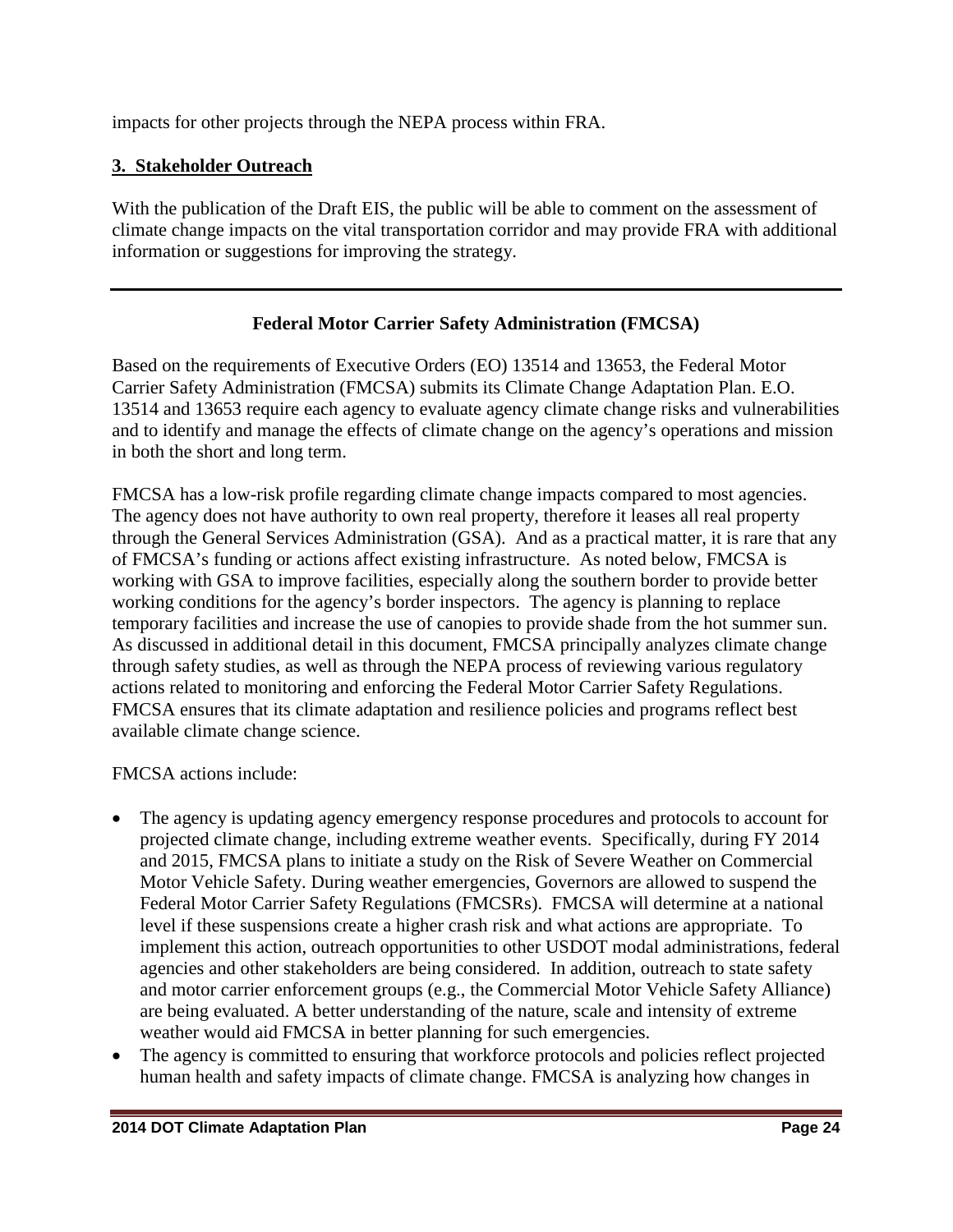weather patterns affect motor carrier safety operations in interstate commerce at a national level.

- FMCSA is working to ensure that the design and construction of new or modified existing agency facilities account for the potential impacts of projected climate change. FMCSA is working with GSA to upgrade the border facilities. Upgrades include increased use of canopies to provide shade for our inspectors and the truck drivers while performing inspections. Feasibility studies will be completed in FY 2014. Construction is expected to begin later in the FY and continue for multiple years.
- Agency leadership is incorporating climate preparedness and resilience into planning and implementation guidelines for agency-implemented projects and regulatory initiatives. This action may be best accomplished by requiring climate adaptation and mitigation measures to be addressed in the NEPA review process conducted for FMCSA actions. FMCSA has developed internal guidance for incorporating climate change impacts into its NEPA process, but that guidance also allows for changes by the DOT NEPA Order and CEQ guidance, as needed.

In implementing agency actions, FMCSA leadership is ensuring that agency climate adaptation and resilience policies and programs reflect best available climate change science, updated as necessary.

#### **Maritime Administration (MARAD)**

#### **1. Planning**

MARAD will continue to participate in the National Ocean Council and interagency policy committees to develop best practices for climate change vulnerability assessments with regard to marine transportation and navigation.

MARAD will incorporate climate change adaptation considerations into internal reviews, particularly port infrastructure projects, shipyard grant application evaluations, and Agency facility modifications as and when appropriations are received for these activities.

A recent MARAD report that examines the consequences of the expansion of the Panama Canal<sup>[15](#page-24-0)</sup> also considered the consequences of improved navigability of the Northwest Passage, and concluded that the Panama Canal will remain the route of choice for freight over the next ten-to-twenty years.

#### **2. Stakeholder Outreach**

MARAD will continue stakeholder outreach efforts to aid adoption of climate change considerations, and will complete these initial activities by the end of FY 2015. MARAD's outreach approach will include industry and advocacy groups to obtain the widest consideration of perspectives when making policy decisions regarding climate change adaptation.

<span id="page-24-0"></span><sup>&</sup>lt;sup>15</sup> [http://www.marad.dot.gov/documents/Panama\\_Canal\\_Phase\\_I\\_Report\\_-\\_20Nov2013.pdf.](http://www.marad.dot.gov/documents/Panama_Canal_Phase_I_Report_-_20Nov2013.pdf)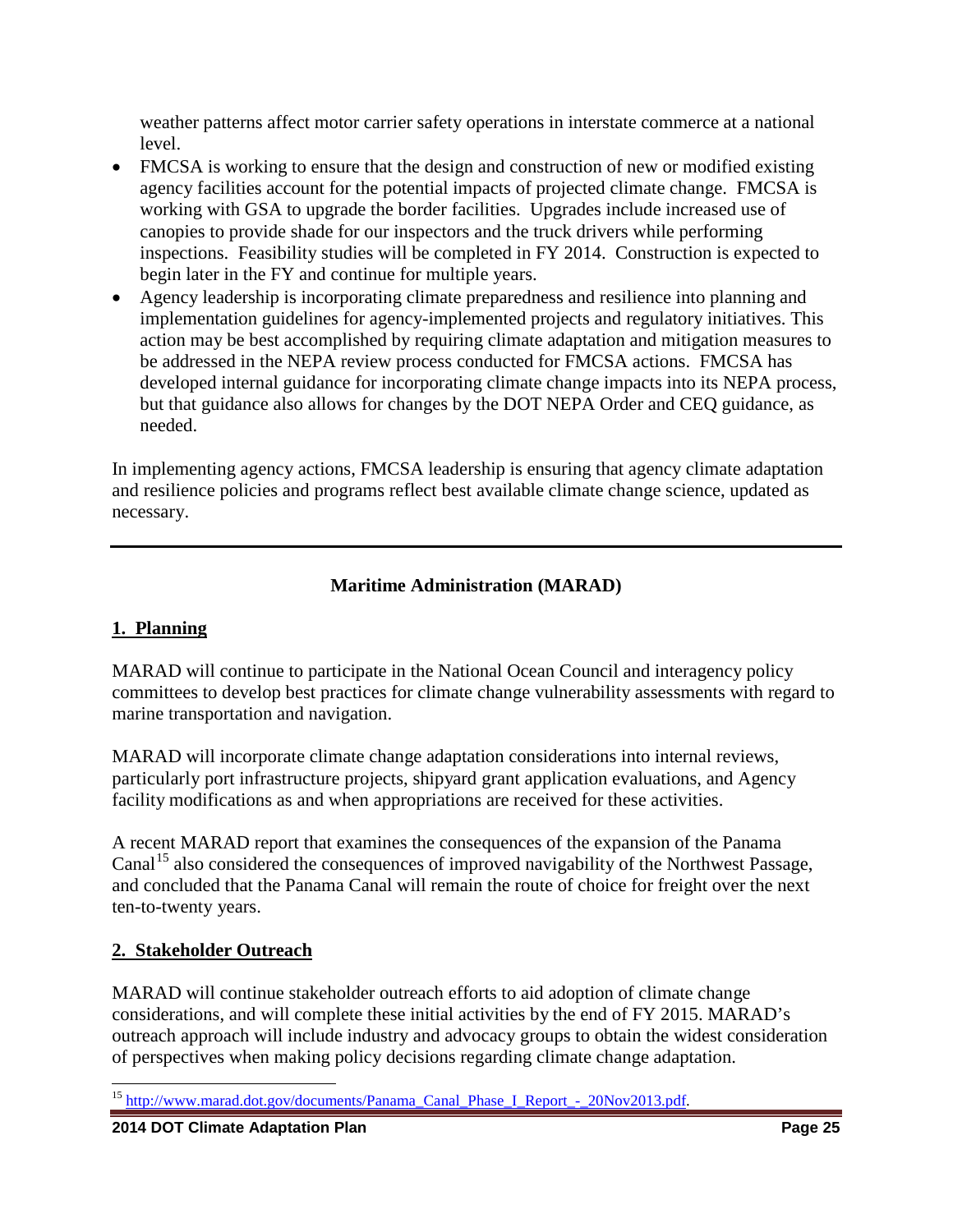#### **Pipelines and Hazardous Materials Safety Administration (PHMSA)**

#### **1. Stakeholder Outreach**

PHMSA will increase awareness among its industry stakeholders regarding the potential impacts of climate change. PHMSA will conduct outreach via the web and in meetings to assist stakeholders in understanding the implications of climate change. While PHMSA's pipeline safety mission is not directly affected by climate change factors, the potential impact on related systems could affect PHMSA's mission area. The outreach program began in September 2011 and continues today.

PHMSA will continue to increase awareness among its industry stakeholders regarding the potential impacts of climate change in FY 2014. PHMSA will remain vigilant in conducting outreach via the web, in meetings, at conferences, workshops, and seminars to ensure focus and cognizance of stakeholders, customers, and employees as well as facilitate a greater understanding of the implications of climate change through FY 2014.

#### **2. Employee Safety**

To ensure the safety of Agency employees, PMHSA will identify climate change impacts and incorporate them into the Agency Continuity of Operations (COOP) plans. In addition, PHMSA will ensure climate profile and projections for PHMSA Regional Offices are incorporated into the Regional COOP Plans' current and 10-year weather forecasts.

Further, PHMSA is committed to ensuring the highest level of safety relative to its mission related duties and functions, specifically as relates to the Agency's inspector and investigator employees. In FY2014, PHMSA will continue to explore and research climate change adaptation and projections necessary to address the impacts on Agency inspection and investigative activities. In particular, the Agency will communicate and develop safe guards where climate change concerns and realities may affect inspector and investigator safety and well-being as relates to inspections of pipelines and hazardous material incidents. PHMSA is hereby dedicated to monitoring and addressing climate change and performing and exceeding the goals set forth by DOT's Climate Adaptation Plan.

#### **3. Design Reviews**

PHMSA conducts design reviews of pipeline projects. During these reviews, PHMSA will raise the issue of whether adaptation to climate change was incorporated in the design considerations. While PHMSA's pipeline safety mission is not directly affected by climate change factors, the potential impact on related systems could affect PHMSA's mission area. The program began in September 2011 and continues today.

The pipeline safety program has implemented integrity management requirements for gas and liquid pipelines, requiring pipeline operators to assess and mitigate the most serious risks to their pipelines. The operator must implement an integrity plan that prevents/mitigates those risks.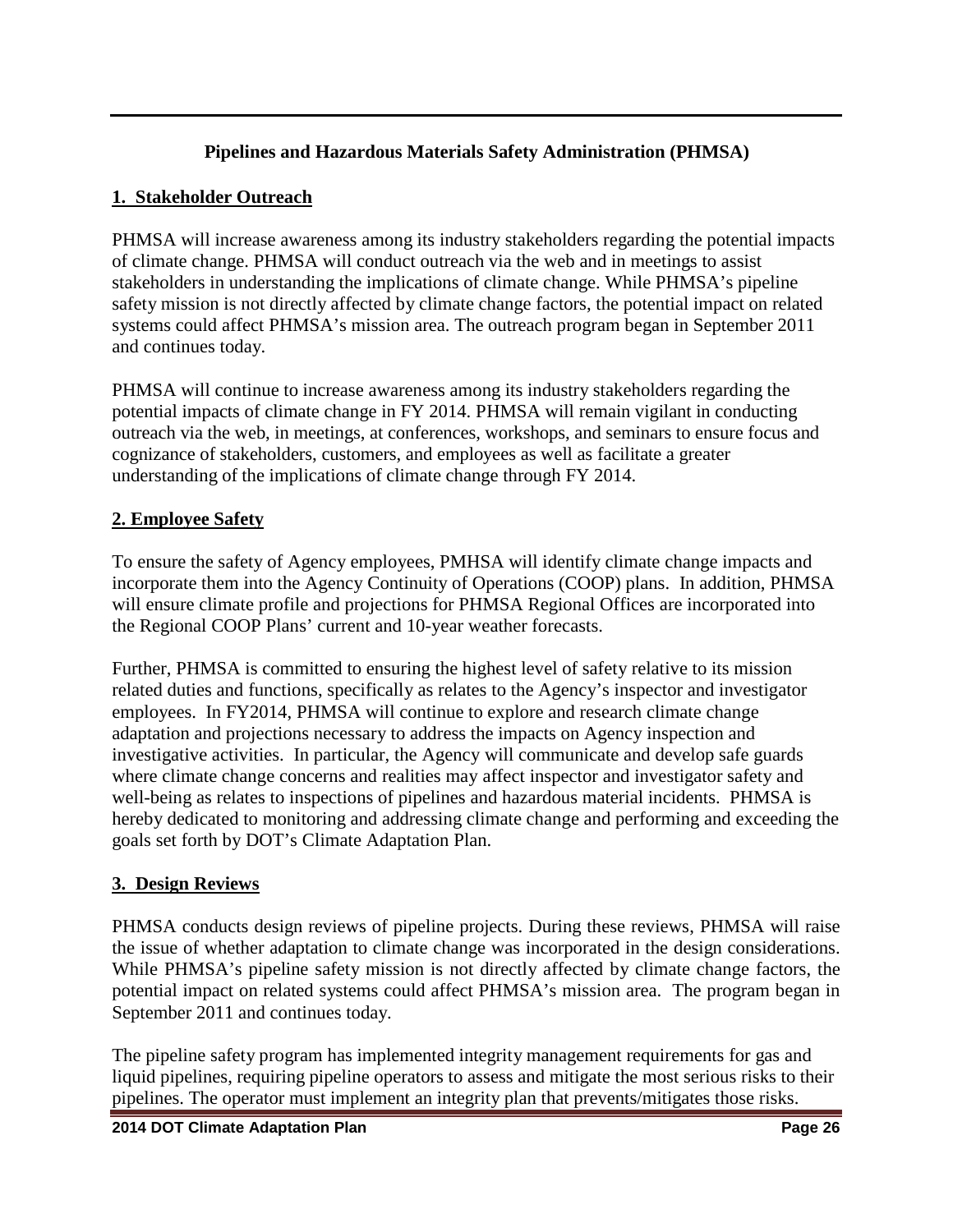PHMSA is dedicated to ensuring continued integrity assessment and enactment of integrity management requirements and modal support.

#### **Office of the Secretary of Transportation (OST)**

OST issued a comprehensive suite of Departmental Policy Orders that address a broad range of climate and sustainability-related issues for its own operations and infrastructure such as greening buildings, incorporating climate resilience considerations in building design, and reducing the Department's own water, energy and petroleum footprint.

OST is actively taking steps to implement win-win solutions that have benefits related to both climate mitigation and climate resilience through its sustainability program. As part of these policies, OST is actively promoting installation of onsite renewable energy capacity, which both reduces the need for fossil fuel and helps critical operational sites be less reliant on the grid in the face of power outages. In addition, OST is actively working with Department of Energy's Federal Energy Management Program and FAA to incorporate considerations of climate resiliency into the design of new buildings such as air traffic control towers as well as make them more energy and water efficient.

The Office of the Assistant Secretary for Research and Innovation, within OST and formerly known as the Research and Innovative Technology Administration, supports the modal administrations in their efforts to expand knowledge and resources available to State and local transportation agencies to better prepare for climate impacts and build more resilient infrastructure. This office also serves as the secretariat for the Department's Center for Climate Change and Environmental Forecasting.

The Office of the Under Secretary for Policy, along with the Office of the General Counsel, coordinated with modal administrations to draft a surface transportation reauthorization legislative proposal, transmitted by the Secretary and President Obama to Congress as the Generating Renewal, Opportunity, and Work with Accelerated Mobility, Efficiency, and Rebuilding of Infrastructure and Communities throughout America (GROW AMERICA) Act. The GROW AMERICA Act would increase funding for transit by 70 percent, invest \$19 billion over four years to improve rail infrastructure, and establish a \$1 billion Fixing and Accelerating Surface Transportation (FAST) grants program to incentivize innovative strategies and best practices in transportation that include those that reduce energy use and emissions. The GROW AMERICA Act would require state and regional long-range transportation plans to take into account the need to reduce risks from extreme weather events and create more resilient infrastructure, leveraging increased investment in infrastructure to improve the resiliency of the nation's transportation system.

Finally, OST continues to seek opportunities to partner with other agencies and organizations to assess and address vulnerabilities to its own operations, fleet, and infrastructure.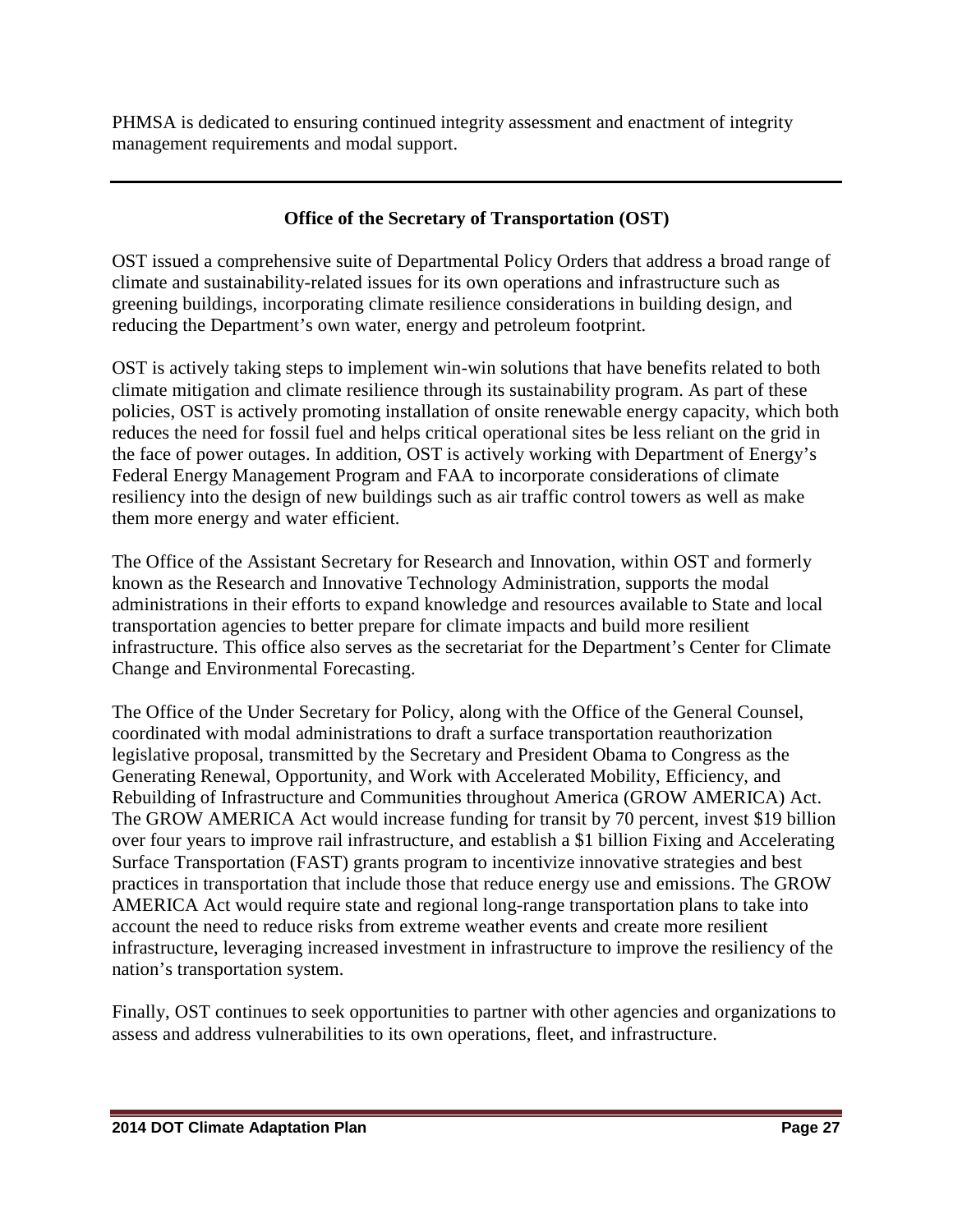# **7. Comments Received on the DOT 2012 Adaptation Plan**

The Department of Transportation received six public comments about our Adaptation Plan. Comments were received from the Georgetown Climate Center, the Nature Conservancy, the Natural Resources Defense Council, the American Association of State Highway and Transportation Officials (AASHTO) and the Environmental Defense Fund. DOT is grateful to the commenters for their thoughtful feedback and useful insights and is considering those comments.

The Nature Conservancy indicated that it was important to continue to identify the knowledge and data gaps to guide future Plans. In particular, they assert that it is critical to emphasize ecosystem-based management and natural infrastructure as key adaptation solutions. They also advocated placing more attention on collaboration that occurs outside of the DOT agencies. FHWA, for instance, has been a leader in developing and implementing the Eco-Logical approach to early integration of ecological and transportation planning. Eco-logical is a collaborative approach supported by eight agencies including the Department of Interior's Bureau of Land Management and Fish and Wildlife Service, and the Forest Service.

We agree that identifying knowledge and data gaps are important for the development of transportation and adaptation and resiliency plans, and also that ecosystem-based management is important and useful. However, adaptation planning is fundamentally place-based and hence local. Different kinds of social systems require different kinds of data, and hence data gaps are often location specific.

Georgetown Climate Center wrote that the DOT Plan could also be improved through the addition of specific agency-level plans for communication and integration of efforts among the modal administrations and to state and metropolitan partners.

DOT will work to communicate and integrate its adaptation efforts across modal administrations, through the Department's Center for Climate Change and Environmental Forecasting, and to state and metropolitan partners through the programs of FTA and FHWA, as well as to ports through MARAD, airports through FAA, pipelines through PHMSA, and railroads through FRA.

The Natural Resource Defense Council stated that they want DOT to create incentives and requirements for road and highway projects to incorporate green infrastructure techniques as a climate preparedness strategy. Specifically, they felt that such incentives could be created through the TIGER grant program by establishing a preference for projects using green infrastructure, for instance. Green infrastructure and low-impact development should also be featured in FHWA's planned guidance document describing qualifying adaptation activities. They also argued that "DOT must find ways to bolster preparedness for important facilities outside of the federal network, especially in major coastal metropolitan areas that own many miles of roadway and that may not be prioritizing and supporting adequate planning for inevitable climate change."

DOT shares the NRDC's view that green infrastructure strategies can be an important component to transportation infrastructure protection.